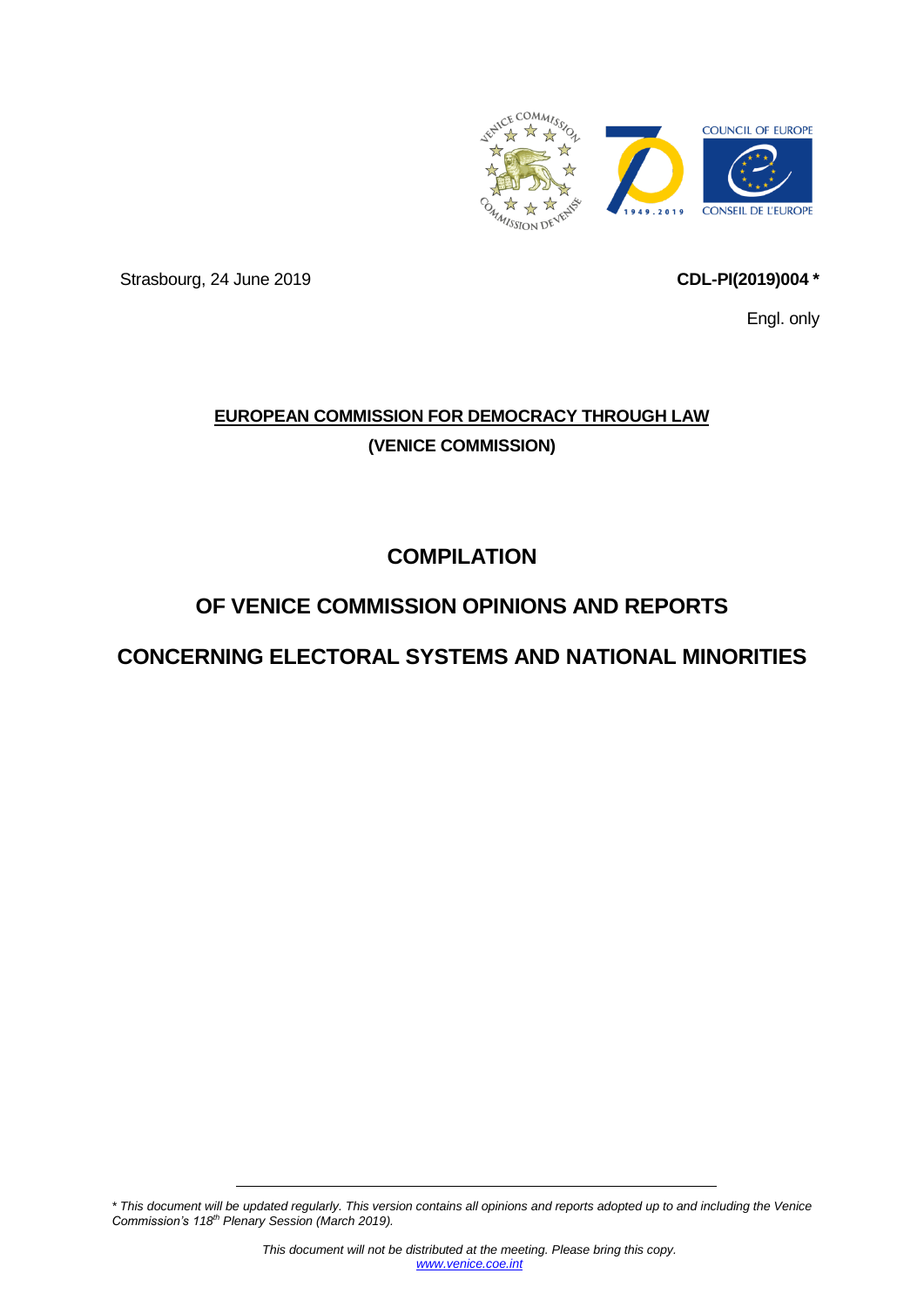## **Table of Contents**

| Ш.                                                                                 |    |
|------------------------------------------------------------------------------------|----|
|                                                                                    |    |
|                                                                                    |    |
|                                                                                    |    |
| Specific measures aimed at ensuring representation of national minorities  9<br>В. |    |
|                                                                                    |    |
|                                                                                    |    |
|                                                                                    |    |
|                                                                                    |    |
|                                                                                    |    |
|                                                                                    | 24 |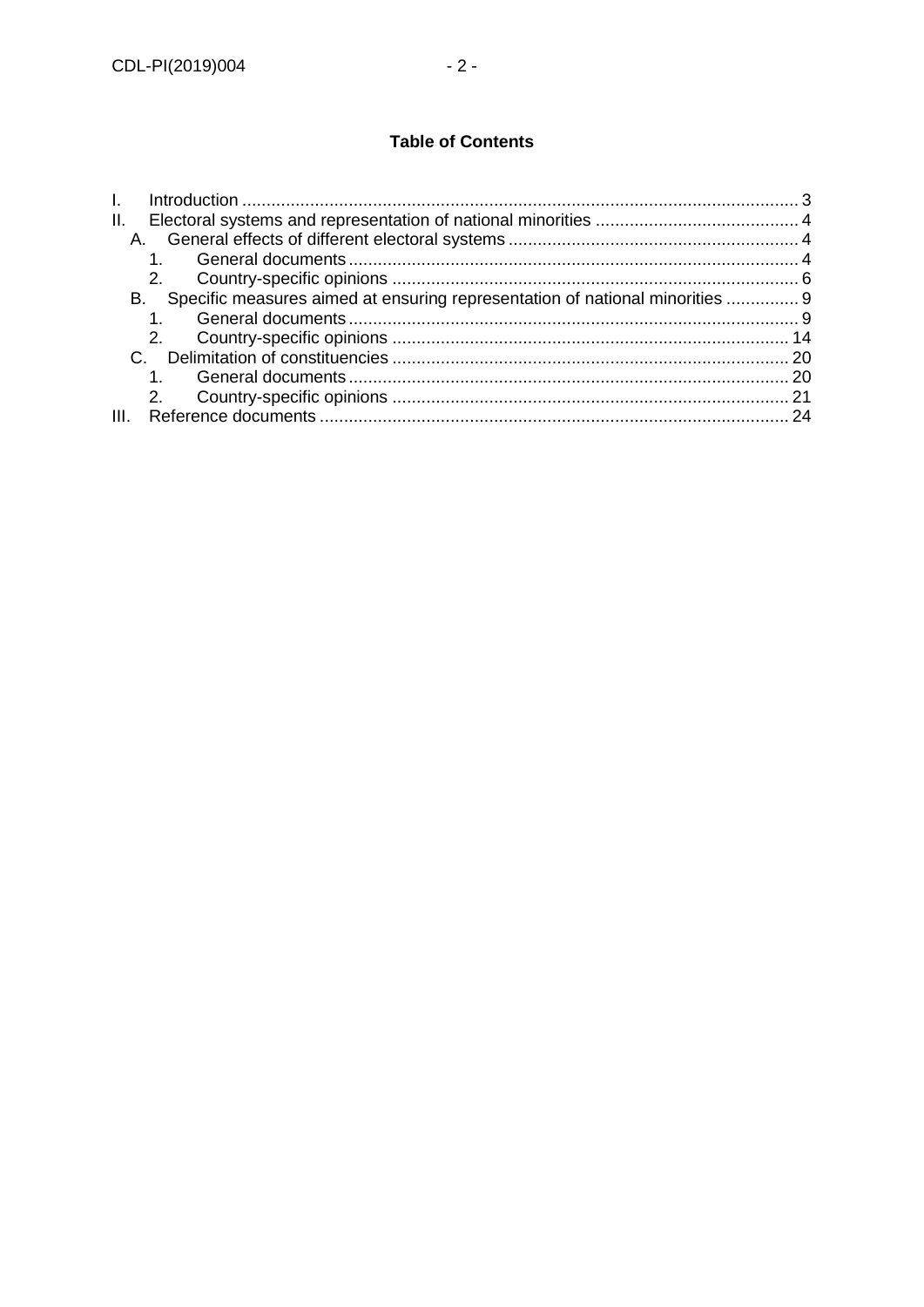#### <span id="page-2-0"></span>**I. Introduction**

-

This document is a compilation of extracts taken from opinions and reports/studies adopted by the Venice Commission on issues concerning electoral systems and national minorities. The aim of this compilation is to give an overview of the doctrine of the Venice Commission in this field. This document is to be seen as a complement to the separate compilations on electoral systems in general<sup>1</sup> and on the protection of national minorities.<sup>2</sup>

The present compilation is intended to serve as a source of references for drafters of constitutions and of legislation relating to electoral systems and national minorities, researchers as well as the Venice Commission's members, who are requested to prepare comments and opinions on such texts. However, it should not prevent members from introducing new points of view or diverge from earlier ones, if there is good reason for doing so. The present document merely provides a frame of reference.

This document is structured in a thematic manner in order to facilitate access to the topics dealt with by the Venice Commission over the years.

Each opinion referred to in the present document relates to a specific country and any recommendation made has to be seen in the specific constitutional context of that country. This is not to say that such recommendation cannot be of relevance for other systems as well.

The Venice Commission's reports and studies quoted in this Compilation seek to present general standards for all member and observer states of the Venice Commission. Recommendations made in the reports and studies will therefore be of a more general application, although the specificity of national/local situations is an important factor and should be taken into account adequately.

Both the brief extracts from opinions and reports/studies presented here must be seen in the context of the original text adopted by the Venice Commission from which it has been taken. Each citation therefore has a reference that sets out its exact position in the opinion or report/study (paragraph number, page number for older opinions), which allows the reader to find it in the corresponding opinion or report/study. References should be made to the opinion or report/study and not to the compilation.

The Venice Commission's position on a given topic may change or develop over time as new opinions are prepared and new experiences acquired. Therefore, in order to have a full understanding of the Venice Commission's position, it would be important to read the entire compilation under a particular theme. Please kindly inform the Venice Commission's Secretariat if you think that a quote is missing, superfluous or filed under an incorrect heading [\(venice@coe.int\)](mailto:venice@coe.int).

<sup>1</sup> See CDL-PI(2019)001, available at [https://www.venice.coe.int/webforms/documents/?pdf=CDL-PI\(2019\)001-e.](https://www.venice.coe.int/webforms/documents/?pdf=CDL-PI(2019)001-e)

<sup>&</sup>lt;sup>2</sup> See CDL-PI(2018)002, available at [https://www.venice.coe.int/webforms/documents/?pdf=CDL-PI\(2018\)002-e.](https://www.venice.coe.int/webforms/documents/?pdf=CDL-PI(2018)002-e)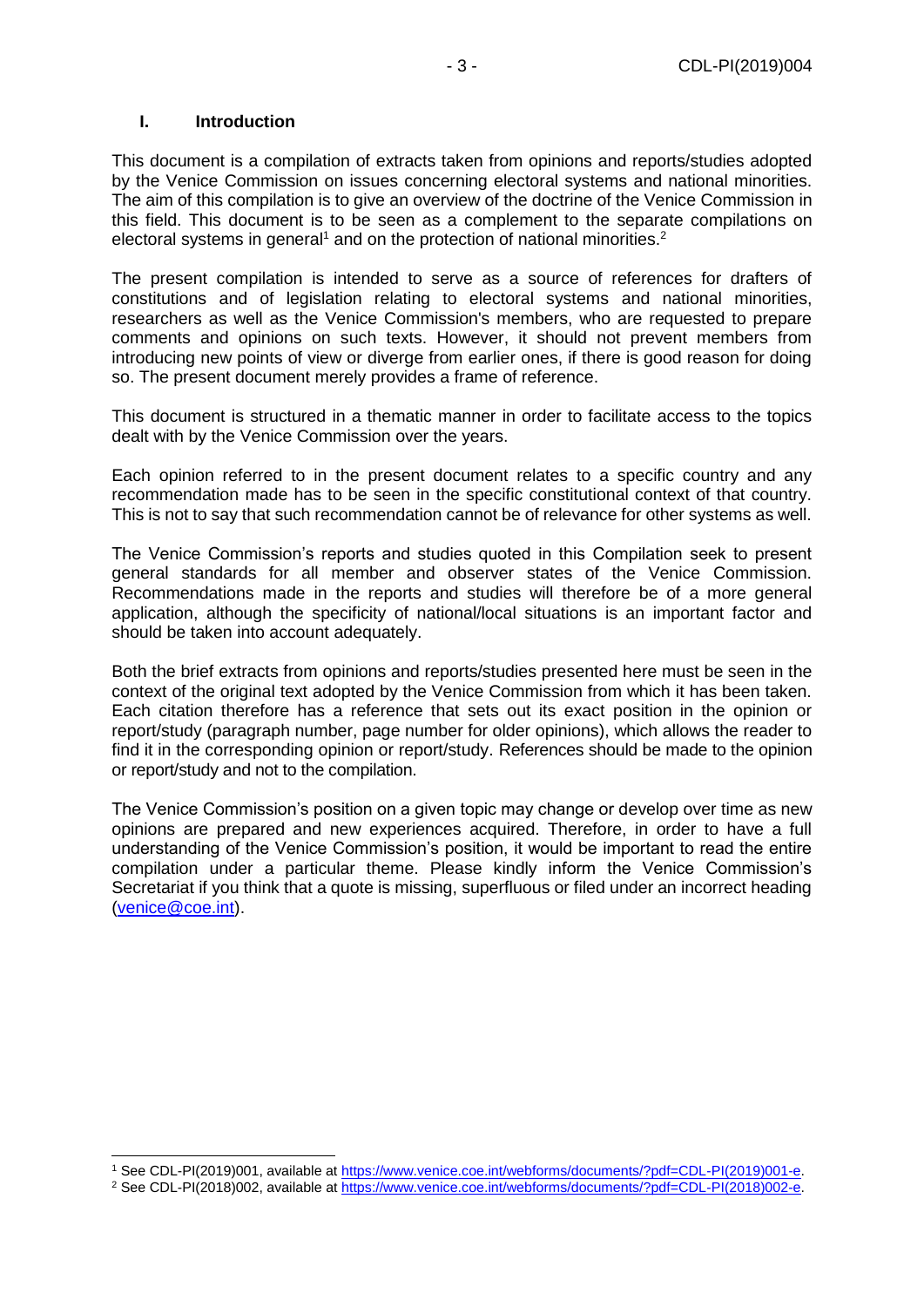## <span id="page-3-0"></span>**II. Electoral systems and representation of national minorities**

## <span id="page-3-1"></span>**A. General effects of different electoral systems**

#### **1. General documents**

<span id="page-3-2"></span>42. Different arrangements of the electoral system may facilitate minority representation:

- in presence of minorities concentrated territorially single member districts may provide sufficient minority representation;

- proportional representation systems may assist in the representation of minorities;

- some forms of preference voting – single transferable vote (proportional system), alternative vote (majority system) – may facilitate minority representation in connection with ranking candidates in order of choice by voters;

- lower threshold (or exemption from the threshold) may enhance the integration of national minorities in governance (see the HCNM document, paragraph 7);

- delimitation of electoral districts should facilitate equitable representation (see the HCNM document, paragraph 15).

## […]

44. As stated by the HCNM (paragraph 7 of the document), there are a variety of mechanisms to implement the right to effective participation in public affairs. Participation of national minorities in public life, and more precisely their representation in elected bodies, can be ensured in certain cases by applying the general rules of electoral law with a view (or the effect) of ensuring proper minority representation; in other cases, States apply specific rules providing for representation of minorities or facilitating it.

45. For instance, the choice of the proportional electoral system may ensure an effective participation, even when no exception is introduced to the general electoral system. But obviously when a threshold is introduced, the provision for a lower threshold for the national minorities parties implies special exceptions to the general rules. On the other side, single member electoral districts in areas where territorially concentrated minorities are present, may imply an exception to the general rules on allocation of seats only if the number of electors assigned to the minority electoral districts are not complying with the criteria of the general distribution of voters in the electoral districts provided for by the general rules of electoral law. Reserved seats are a more obvious way of favouring minority representation.

# $[\ldots]$

65. Representation of minorities in elected bodies may be ensured either by the application of the general rules of electoral law or by specific rules. The situation depends on a number of variables, such as the nature of the electoral rules (*e.g.* proportional *v.* plurality/majority system), the repartition of the minorities (in particular, whether they are in a majority in any part of the territory) and the degree of integration, in practice, of minorities in the political system.

#### *[CDL-AD\(2008\)013](https://www.venice.coe.int/webforms/documents/?pdf=CDL-AD(2008)013-e) - Report on Dual Voting for Persons belonging to National Minorities*

## *More generally, see [CDL-AD\(2008\)013](https://www.venice.coe.int/webforms/documents/?pdf=CDL-AD(2008)013-e) in its entirety.*

178. Apart from the fact that the effects of one particular electoral system can be different from country to country, we must appreciate that electoral systems can pursue different, sometimes even antagonistic, political aims. One electoral system might concentrate more on a fair representation of the parties in parliament, while another one might aim to avoid a fragmentation of the party system and encourage the formation of a governing majority of one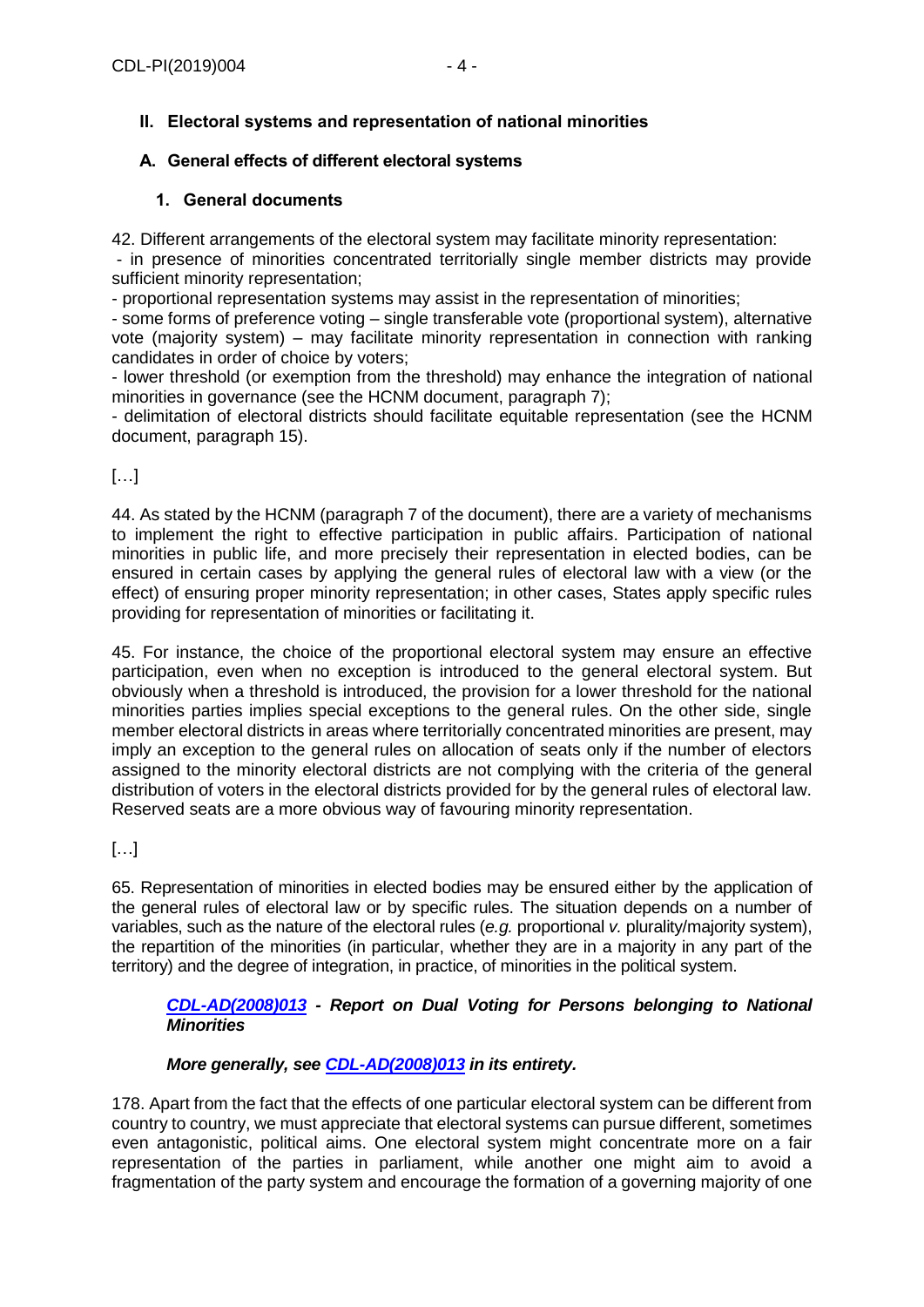party in Parliament. One electoral system encourages a close relationship between voters and "their" constituency representatives, while another makes it easy for the parties to specifically introduce women, minorities or specialists into parliament by way of closed party lists. In some countries, complicated electoral systems are accepted in order to combine several political aims. In other countries, it is seen as a priority that the electoral system be not too difficult for the electorate and the administration to understand and operate. The appropriateness of an electoral system is determined according to whether it will do justice, bearing in mind the local conditions and problems. In particular, transparency of the elaboration of the list should be ensured. Thus, the electoral system and proposals to reform should be assessed in each individual case.

# […]

182. Sometimes there also strong demands for a better representation of national minorities in Parliament. In such cases, the electoral systems may facilitate the minority representation, for example, by the use of proportional representation systems in nation-wide or in large multimember constituencies (without a high threshold of representation). But also PR list systems in small multi-member districts or even plurality/majority systems in single-member constituencies may ensure minority representation if the minorities are territorially concentrated. Also, the candidacy and voting form, among other things, may have an influence on minority representation. In some countries (e.g. Poland and Germany), there are "threshold exemptions" for candidates lists or parties presenting national minorities (see [CDL-](https://www.venice.coe.int/webforms/documents/?pdf=CDL-AD(2005)009-e)[AD\(2005\)009,](https://www.venice.coe.int/webforms/documents/?pdf=CDL-AD(2005)009-e) paras 35, 49).

## *[CDL-AD\(2006\)018](https://www.venice.coe.int/webforms/documents/?pdf=CDL-AD(2006)018-e) - Report on electoral law and electoral administration in Europe*

## **Conclusion**

The wide variety of electoral systems have been grist to generations of legal specialists, political analysts and mathematicians and will continue to be so. It is true that they do not all without exception guarantee that national minorities are fairly represented, but the main conclusion which may be drawn from the foregoing analysis is that there is no absolute rule in this field. Indeed, the electoral system is but one of the factors conditioning the presence of members of minorities in an elected body. Other elements also have a bearing, such as the choice of candidates by the political parties and, obviously, voters' choices, which are only partly dependent on the electoral system. The concentrated or dispersed nature of the minority may also have a part to play, as may the extent to which it is integrated into society, and, above all, its numerical size.

Nevertheless, the electoral system is not irrelevant to the participation of members of minorities in public life. On the one hand, certain states - but they are few in number - have specific rules designed to ensure such participation. On the other hand, it may be that neutral rules - for example, those relating to the drawing of constituency boundaries - are applied with the intention of making it easier for minorities to be represented. More often than not, however, the representation of minorities is not a deciding factor in the choices made when an electoral system is adopted or even put into practice. However, as regards the presence of members of minorities in elected bodies, the following general remarks may be made.

- The impact of an electoral system on the representation of minorities is felt most clearly when national minorities have their own parties.

- It is uncommon for political parties representing national minorities to be prohibited by law and highly unusual for this in fact to happen. Only in very rare cases does this constitute a restriction upon the freedom of association, which nonetheless respects the principle of proportionality, and is consistent with the European constitutional heritage.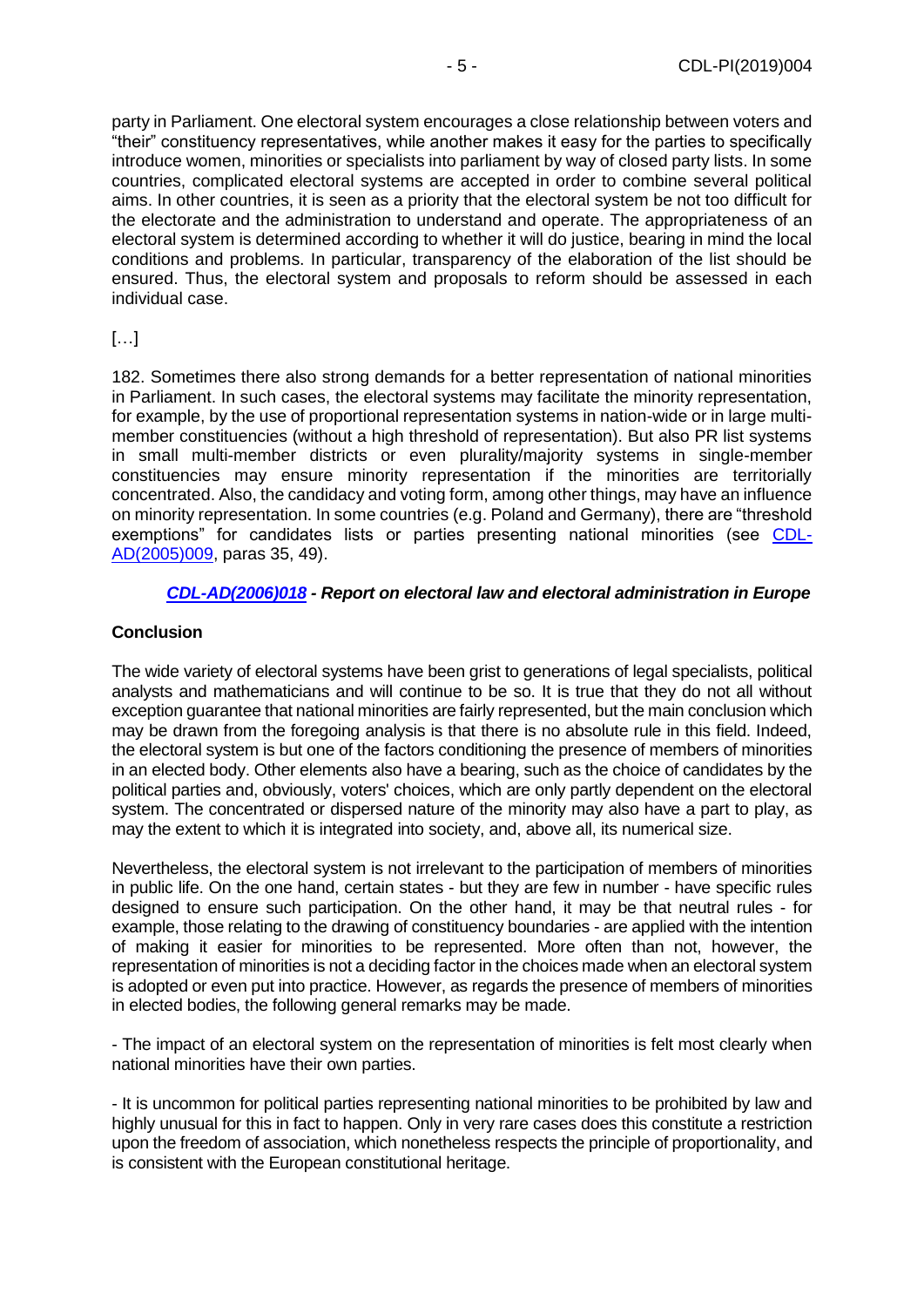- Although parties representing national minorities are very widely permitted, their existence is neither the rule nor indispensable to the presence of persons belonging to minorities in elected bodies.

- The more an electoral system is proportional, the greater the chances dispersed minorities or those with few members have of being represented in the elected body. The number of seats per constituency is a decisive factor in the proportionality of the system.

- When lists are not closed, a voter's choice may take account of whether or not the candidates belong to national minorities. Whether or not such freedom of choice is favourable or unfavourable to minorities depends on many factors, including the numerical size of the minorities.

- Unequal representation may have an influence (positive or negative) on the representation of concentrated minorities, but the replies to the questionnaire do not indicate any concrete instances.

- When a territory where a minority is in the majority is recognised as a constituency, this helps the minority to be represented in the elected bodies, especially if a majority system is applied.

To sum up, the participation of members of national minorities in public life through elected office results not so much from the application of rules peculiar to the minorities, as from the implementation of general rules of electoral law, adjusted, if need be, to increase the chances of success of the candidates from such minorities.

## *[CDL-INF\(2000\)004](https://www.venice.coe.int/webforms/documents/?pdf=CDL-INF(2000)004-e) - Electoral law and national minorities*

*More generally, see [CDL-INF\(2000\)004](https://www.venice.coe.int/webforms/documents/?pdf=CDL-INF(2000)004-e) in its entirety.*

# **2. Country-specific opinions**

<span id="page-5-0"></span>48. National minority representation is a recurrent topic in OSCE/ODIHR and Venice Commission joint opinions on the electoral system of the Republic of Moldova. These joint opinions have stressed the importance of taking into account sizable national minorities living on the territory of the Republic of Moldova. The 2014 Joint Opinion pointed out:

36. The choice of the electoral system – proportional representation, majoritarian or a mixed system – is not what dictates or determines minority inclusion or exclusion. However, the choice of system is not irrelevant to the participation of members of minorities in the electoral process. It is often considered that 'the more an electoral system is proportional, the greater the chances minorities have to be represented in the elected bodies and majoritarian systems are often seen as not appropriate. This is, however, only relative. Much depends on both the legal and the practical situation in a given state, nevertheless, the delimitation of electoral constituencies should facilitate equitable representation of the entire population and can be a tool to ensure the representation of national minorities.

# […]

51. Moreover, the representation that a sizable concentrated national minority may achieve in a single-member constituency may prove to be less than the representation that would be achieved under a proportional system, as majoritarian candidates may receive more votes than are necessary to win seats. This may also result in the compartmentalisation of national minorities or the emergence of tensions between communities. The Venice Commission and the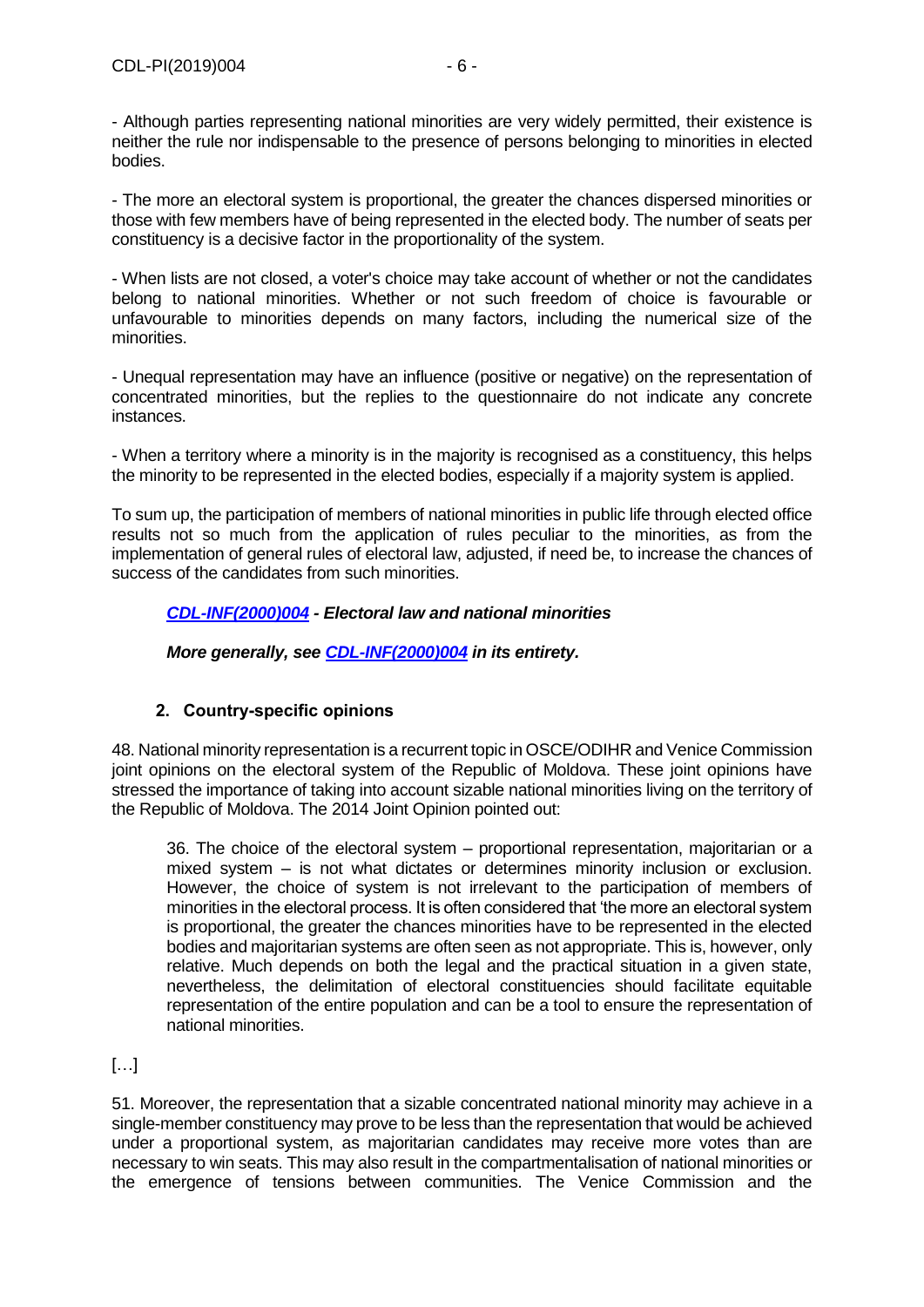OSCE/ODIHR therefore recommend ensuring that no revision of the electoral legislation goes without proper consideration of national minorities' representation.

#### *[CDL-AD\(2017\)012](https://www.venice.coe.int/webforms/documents/?pdf=CDL-AD(2017)012-e) Republic of Moldova – Joint Opinion on the draft laws on amending and completing certain legislative acts (electoral system for the election of the Parliament)*

18. […] Moreover, the double threshold reduces considerably the chances of minorities to be represented in the parliament as it is quite difficult to suppose that they will be able to achieve not only the nationwide threshold of 5 per cent but also the second threshold of 0.5 per cent in every constituency. *The Venice Commission and the OSCE/ODIHR recommend that the 5 per cent nationwide threshold be removed from the law if mandates are to be distributed based on a regional proportional representation system using election results in nine separate geographical constituencies.*

[…]

26. A problem with the mandate allocation rules is that the measures to facilitate the representation of women and persons belonging to national minorities are secondary and may never be implemented. It is possible that, after the three special mandates (leader and two favoured candidates) and open list mandates are allocated, there may be few mandates remaining to allocate to women and persons belonging to national minorities. The distribution of mandates to parties in the 2010 parliamentary elections was 28, 26, 25, 23, and 18. Thus, it is a possible scenario for a political party to win 20 mandates overall. After allocation of the three special mandates, there would be no mandates remaining for women, persons belonging to national minorities, and youth if two candidates in each electoral constituency crossed the 10 per cent open list threshold, as the remaining 17 mandates would be distributed under the open list preference voting rules. Open list preference voting, combined with the use of nine separate electoral constituencies, will not enhance the election of persons belonging to national minorities and is not an effective measure for enhancing the participation of women. The goals stated in Article 86, regulating registration of candidate lists, is hindered by reserving three special mandates for the political party apparatus and possibly open list voting. The Venice Commission and OSCE/ODIHR recommend that Articles 56, 60, 86, and 90 be revised as the parliamentary electoral system established by these articles violates the principle of equal suffrage by giving special treatment to three chosen members of a political party and the system does not facilitate the representation of women and persons belonging to national minorities.

# *[CDL-AD\(2014\)019](https://www.venice.coe.int/webforms/documents/?pdf=CDL-AD(2014)019-e) - Joint Opinion on the draft Election Law of the Kyrgyz Republic*

36. The choice of the electoral system – proportional representation, majoritarian or a mixed system – is not what dictates or determines minority inclusion or exclusion. However, the choice of system is not irrelevant to the participation of members of minorities in the electoral process. It is often considered that "the more an electoral system is proportional, the greater the chances minorities have to be represented in the elected bodies and majoritarian systems are often seen as not appropriate." This is, however, only relative. Much depends on both the legal and the practical situation in a given state, nevertheless, the delimitation of electoral constituencies should facilitate equitable representation of the entire population and can be a tool to ensure the representation of national minorities.

## *[CDL-AD\(2014\)003](https://www.venice.coe.int/webforms/documents/?pdf=CDL-AD(2014)003-e) - Joint Opinion on the draft Law amending the electoral legislation of Moldova*

14. The amendments (Article 64) make a significant change in the election system for national minority candidates in local elections. Previously, the election system for local elections was a proportional representation system that required mandates to be allocated to candidates on lists in accordance with special rules to ensure that members of a national minority received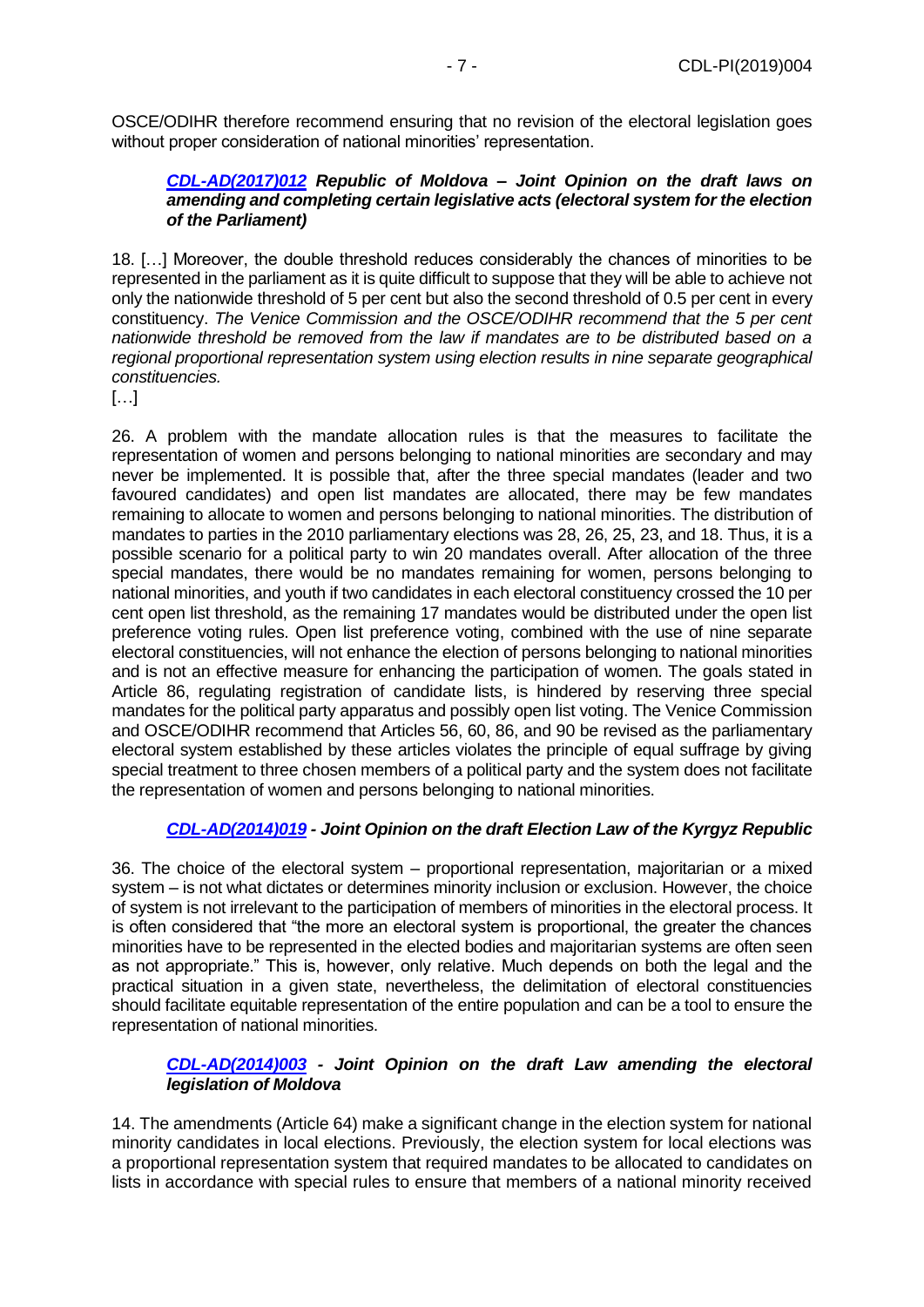a number of mandates corresponding to census population strength. The amendments raise concerns about equal suffrage and non-discrimination as they create separate electoral systems on the same ballot. One system is a proportional representation system for the general population of election contestants and the second system is a plurality or "first-pastthe postsystem" (FPTP) for national minority candidates. Under the proposed new Article 13.14 of the Election Law, a voter has one vote and chooses an election, either the PR election or FPTP election for national minorities, in which the voter will participate. The "weight" of vote and "equality" of suffrage depends on which election the voter opts for when the voter marks the ballot. This joint opinion does not provide a mathematical analysis of the potential consequences of the hybrid PR/FPTP two elections/one vote ballot system. However, in general, it can be seen that there may be some issues presented concerning equal suffrage and non-discrimination in the exercise of suffrage rights. It is *recommended* that there be careful consideration before this system is adopted and that potential adverse consequences, both mathematically and legally, are evaluated fully.

## *[CDL-AD\(2008\)012](https://www.venice.coe.int/webforms/documents/?pdf=CDL-AD(2008)012-e) - Joint opinion on amendments to the Election Law of Bosnia and Herzegovina*

## **The electoral system and the single constituency**

1. The system of representation for the parliament is a closed list proportional one, applied in one single constituency covering the whole country. This or similar systems are used in a number of countries and normally produces a representative parliament across the political dimension.

2. In the Joint Opinion on the Electoral Code of Moldova [\(CDL-AD\(2006\)001,](https://www.venice.coe.int/webforms/documents/?pdf=CDL-AD(2006)001-e) para.17) OSCE/ODIHR and the Venice Commission underlined that:

*"the Electoral Code maintains an electoral system with one single constituency covering the whole country, with a proportional distribution of seats. The possibility for national minorities to be represented in the Parliament is closely related to the matter of the electoral system itself."*

[…]

3. The same Joint Opinion also states that:

*"in the Moldovan context, where sizeable national minorities exist and some are regionally concentrated, an electoral system meeting the distinct objectives of ensuring further consolidation of the political system and permitting an adequate participation in public life of national minorities and mainstream interests at regional level could be considered, as previously recommended both by the OSCE/ODIHR and the Venice Commission."*

4. The Opinion suggested OSCE-ODIHR Guidelines to Assist National Minority Participation in the Electoral Process as a reference in this regard.

5. It would therefore be advisable to review the current situation whereby the whole of Moldova constitutes a single constituency, so as to ensure a closer link between voters and Members of Parliament, and to guarantee a better regional spread of Members of Parliament between the different parts of the country. In doing so, the need to find a suitable solution for the Transnistria issue in this context will need to be taken into consideration.

#### *[CDL-AD\(2007\)040](https://www.venice.coe.int/webforms/documents/?pdf=CDL-AD(2007)040-e) - Joint Opinion on the Electoral Code of Moldova as of March 27, 2007*

17. The Electoral Code maintains an electoral system with one single constituency covering the whole country, with a proportional distribution of seats. The possibility for national minorities to be represented in the Parliament is closely related to the matter of electoral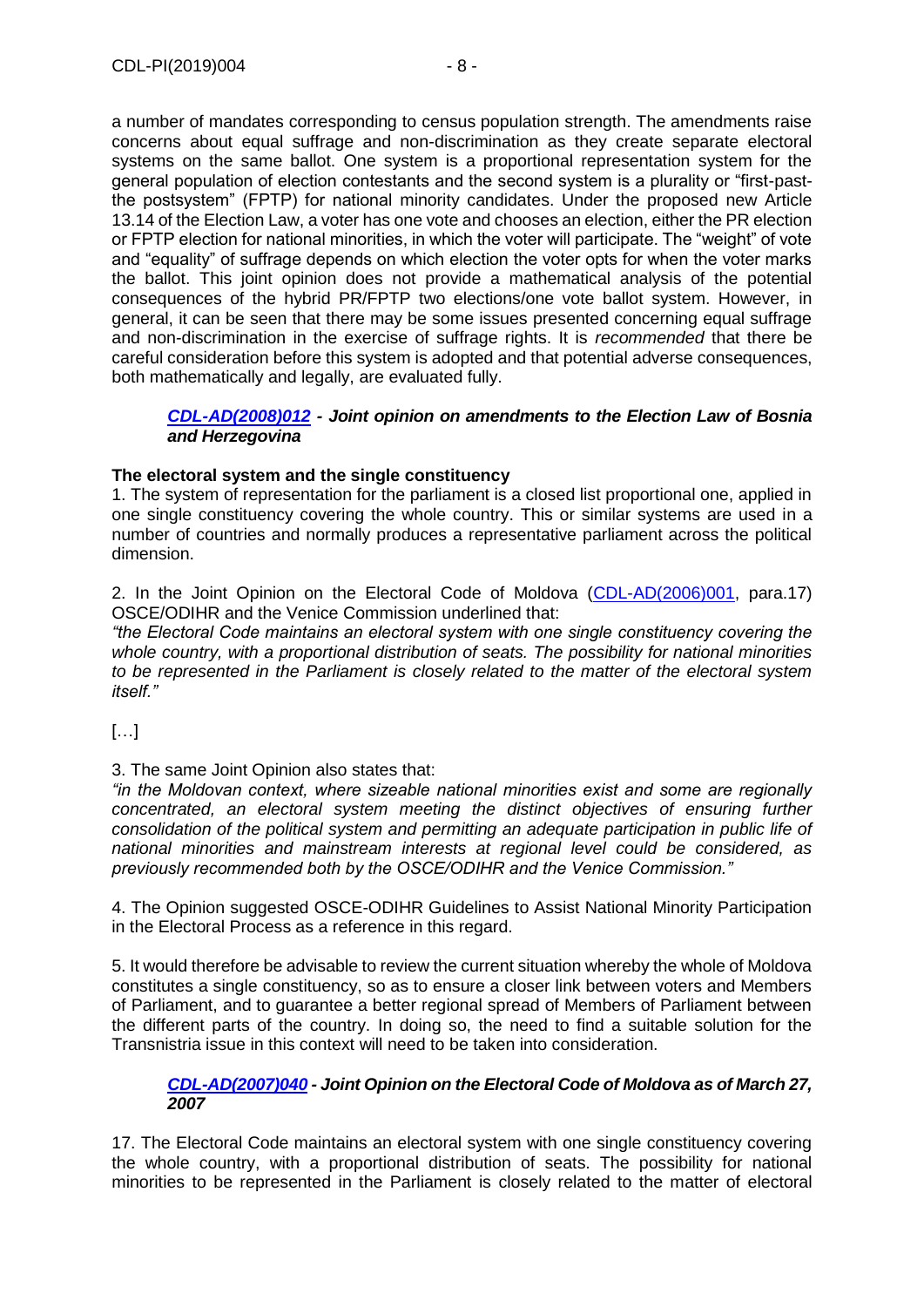system itself. The Opinion on the Election Law quoted the Venice Commission stating that it is "necessary for States to take into account the presence of one or more minorities on their soil when dividing the territory into political or administrative subdivisions as well as into electoral constituencies" (Opinion on the interpretation of Article 11 of Recommendation 1201 (1993) of the Parliamentary Assembly of the Council of Europe, CDL-INF (96) 4)."

18. In the Moldovan context, where sizeable national minorities exist and some are regionally concentrated, an electoral system meeting the distinct objectives of ensuring further consolidation of the political system and permitting an adequate participation in public life of national minorities and mainstream interests at regional level could be considered, as previously recommended both by the OSCE/ODIHR and the Venice Commission.

## *[CDL-AD\(2006\)001](https://www.venice.coe.int/webforms/documents/?pdf=CDL-AD(2006)001-e) - Joint Opinion on the Electoral Code of Moldova as amended on 22 July, 4 and 17 November 2005*

15. The electoral system is laid down in Articles 9 and 11-24 of the Law. A system of proportional representation – which generally favours smaller groups and is therefore more advantageous to minorities – is provided for, with blocked lists in a single constituency at the level of each local and regional self-government unit. The number of seats in each unit is stipulated by the unit's statute. A 5 % threshold is applied for all elections. […]

16. The 5 % threshold is quite high and tends to favour larger groupings, to the detriment of small political parties. It should be noted also that the lower the number of seats in a unit  $-$  a matter not regulated by law but left for the statutes of each unit, as described above –, the lower the probability that the (proportional) representation of minorities will be achieved. For instance, in elections to small local councils with only seven to ten seats, minor parties will need to obtain between eight and twelve percent of valid votes in order to have a representative elected. The *de facto* threshold may therefore in fact be higher than that laid down by law. Again, this acts to the detriment of small (often minority) political parties.

[…]

23. The system of proportional representation is sometimes criticised, in general terms, for encouraging the creation of parties along national or ethnic lines. Article 61 of the Law appears to try to compensate for this effect, at least to some extent, […]

#### *[CDL-AD\(2002\)003](https://www.venice.coe.int/webforms/documents/?pdf=CDL-AD(2002)003-e) - Consolidated Opinion on the Law on the Election of Members of the Representative Bodies of Local and Regional Self-Government Units of Croatia*

## <span id="page-8-0"></span>**B. Specific measures aimed at ensuring representation of national minorities**

## <span id="page-8-1"></span>**1. General documents**

15. Electoral law can go further and enshrine special measures seeking to address traditionally existing imbalances in representation. In principle, such measures – which constitute affirmative action - do not go against the principle of equal suffrage.

16. International law does not prohibit such special measures, provided that there is an objective and reasonable justification for their application (proportionality principle) and that these measures are not contrary to other guaranteed human rights. Thus, special measures could be inadmissible if they themselves appear discriminatory but not if they are intended at ensuring effective equality and respect the principle of proportionality.

# *[CDL-AD\(2017\)034](https://www.venice.coe.int/webforms/documents/?pdf=CDL-AD(2017)034-e) - Report on Constituency Delineation and Seat Allocation*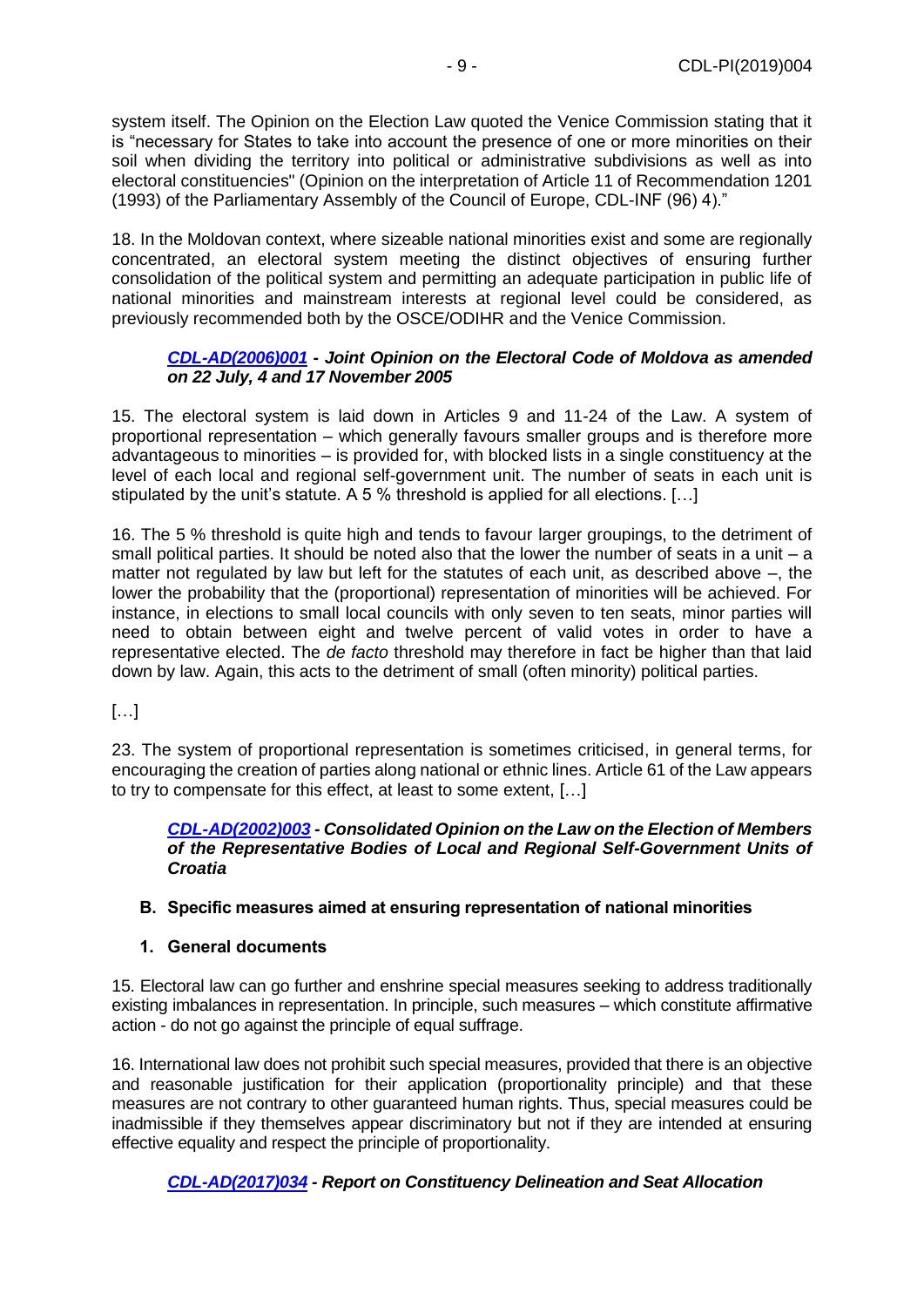79. Among those countries that have regulated these issues, there are two main elements of "substantive" intra-party democracy, which can be identified:

- There is a growing number of countries that have included gender quotas in their legislation. Quotas within candidates' lists are preferred, as opposed to reserved seats in constituencies.

- As to the rules on the representation of minorities, ethnic and vulnerable groups, there seems to be an opposite trend: there are reserved seats or special constituencies, resulting in "guaranteed mandates" as a way of ensuring such groups' representation.

80. Many European countries have taken steps in recent times, often through legislation, to ensure the participation of women and minorities, ethnic and vulnerable groups. In Latin America, such rules have existed since the 1990s. Although the so called "legislated quotas", which mainly concern the representation of women, have been preferred in recent laws, many countries place trust in the so-called "voluntary quotas" stated by political parties in their statutes. The practice in the field of gender quotas differs from country to country: the required minimum percentage of each sex among the candidatures is different, the use of ranking orders, the sanction system, etc. Furthermore, the variations in interplay between the quota regulation and other features of the electoral system, as well as the relevance for women's representation of these other features as such, has a key impact on the outcome.

81. The possibility of adopting legal measures to foster respect for democratic principles in the selection of candidates is consistent with international standards and principles stated by the Venice Commission. However, legal intervention in the selection of candidates is not always required or suitable. On the one hand, long-established democracies with deep-rooted political parties favour associational freedom, since internal democracy is guaranteed by the political parties themselves. On the other hand, state interference in the selection of candidates in new or transitional democracies might jeopardise political pluralism. There is an increased risk where legal intervention constitutes an imposition of the majority over the minority.

82. It is for each country to choose between a liberal view, which favours the freedom of political parties and the absence of legislation concerning their internal affairs (including the nomination of their candidates), and the view which seeks to strengthen internal democracy in the selection of candidates through legislation. Many states have also elements of both models. Other factors will influence the outcome, mainly the democratic tradition and the electoral system.

83. Nevertheless, the European and Latin American experiences show that, if legislative intervention is deemed necessary, some conditions should be taken into account:

a) The requirements imposed on political parties for selecting candidates must be coherent with the electoral system.

b) The fulfilment of the exigencies imposed by law must be effectively supervised by independent bodies, such as courts or electoral commissions, ensuring the existence of effective remedies available to protect the freedom of association of political parties and political rights of individuals. c) The law must respect the proportionality principle, establishing means that are necessary to increase democracy and the least burdensome to political parties' freedom.

d) The legal requirements concerning the selection of candidates can affect the core of political parties in one of their most relevant decisions. For this reason, it is important that there should be a consensus on their necessity and content.

## *[CDL-AD\(2015\)020](https://www.venice.coe.int/webforms/documents/?pdf=CDL-AD(2015)020-e) Report on the method of nomination of candidates within political parties*

22. In brief, the way how votes are translated into seats is compatible with Article 3 of the Additional Protocol to the Convention if it is in accordance with the equal suffrage principle; exceptions, restrictions and variations are accepted if their purpose is lawful and necessary and the method chosen is proportionate to the outcome sought. According to the Court, such alternatives permit different treatment of minorities to enable them to participate effectively in public life, if reasonable.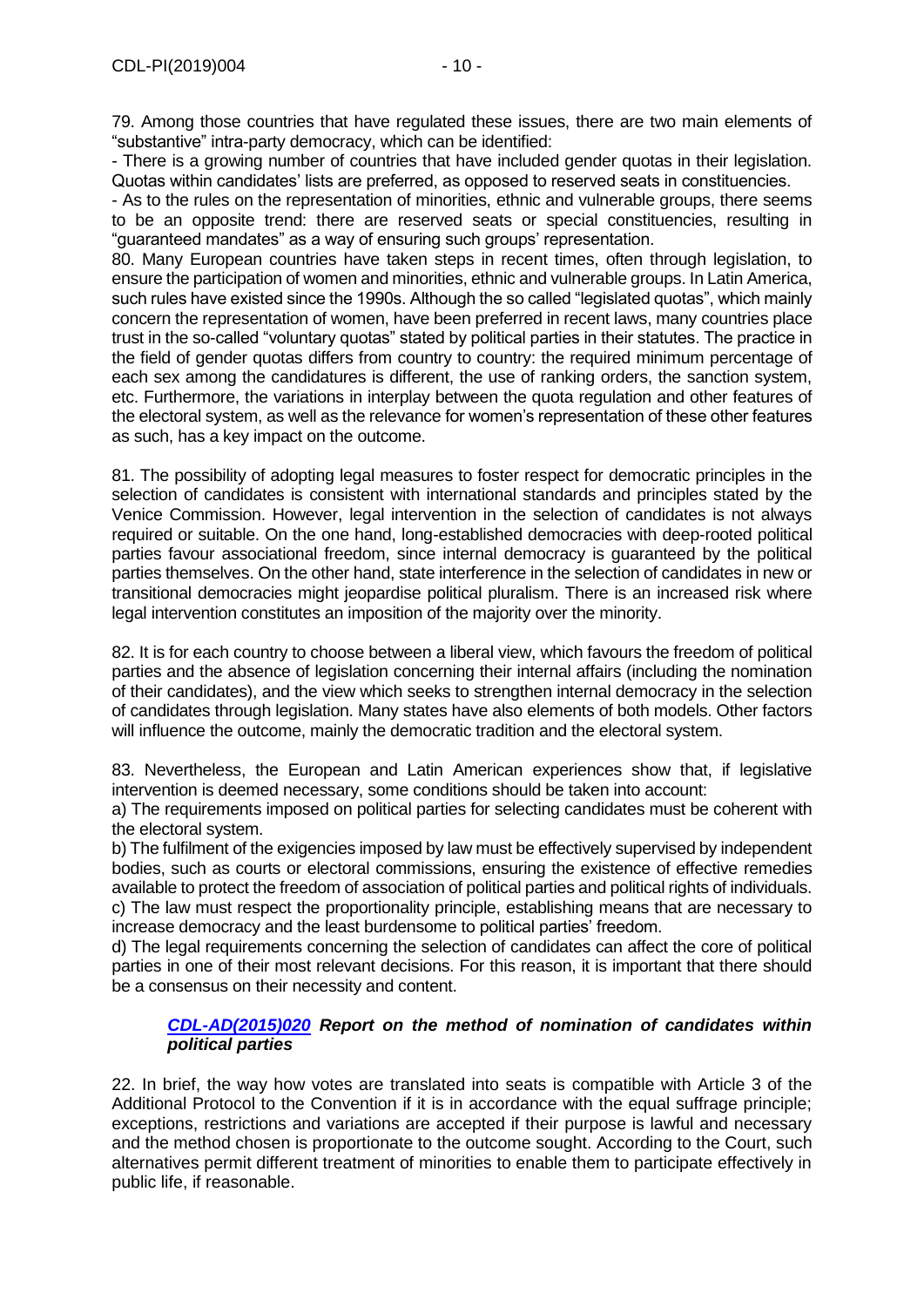# […]

35. According to a principle laid down in the Code of Good Practice in Electoral Matters, and frequently stated by the Commission also in other documents, special rules guaranteeing national minorities reserved seats or providing for exceptions to the normal seat allocation criteria for parties representing national minorities (for instance, exemption from a quorum requirement) do not in principle run counter to equal suffrage.

36. But neither candidates nor voters must find themselves obliged to reveal their membership to a national minority.

# […]

45. For instance, the choice of the proportional electoral system may ensure an effective participation, even when no exception is introduced to the general electoral system. But obviously when a threshold is introduced, the provision for a lower threshold for the national minorities parties implies special exceptions to the general rules. On the other side, single member electoral districts in areas where territorially concentrated minorities are present, may imply an exception to the general rules on allocation of seats only if the number of electors assigned to the minority electoral districts are not complying with the criteria of the general distribution of voters in the electoral districts provided for by the general rules of electoral law. Reserved seats are a more obvious way of favouring minority representation.

46. Specific rules on representation of minorities in elected bodies may affect two aspects of equal voting rights, as defined in the Code of Good Practice in Electoral Matters: equal voting rights and equal voting power.

47. The case-law of the Court recognises the lawfulness of "preferential treatment" measures to assist national minorities if these serve a lawful purpose and if the means used are not disproportionate to the objective sought. Whether such measures are legitimate is a matter for states' discretion. Differences of treatment would probably only be disproportionate where the voting inequalities were significant.

48. Special provisions on minorities' voting rights do not necessarily conflict with the principle of equality but every adaptation of voting results is an example of reverse discrimination. Therefore they have to be justified according to the principle of proportionality, which means that they do not violate the principle of equality if and as far as they are necessary to cover the gaps and difficulties which hamper the participation of minorities in public life.

49. States may deviate from the principle of equal suffrage by adapting their electoral systems in the narrow sense (way or translating votes into seats) in a legitimate fashion and adopting special systems in respect of minorities if their purpose is lawful and necessary, and the method chosen is proportionate to the outcome sought.

50. States have a large scope of appreciation in the matter and many different solutions are possible. International practice does not oblige them to adopt any specific solution when ensuring the proportional representation of minorities in the public decision-making process(es).

# […]

65. Representation of minorities in elected bodies may be ensured either by the application of the general rules of electoral law or by specific rules. The situation depends on a number of variables, such as the nature of the electoral rules (*e.g.* proportional *v.* plurality/majority system), the repartition of the minorities (in particular, whether they are in a majority in any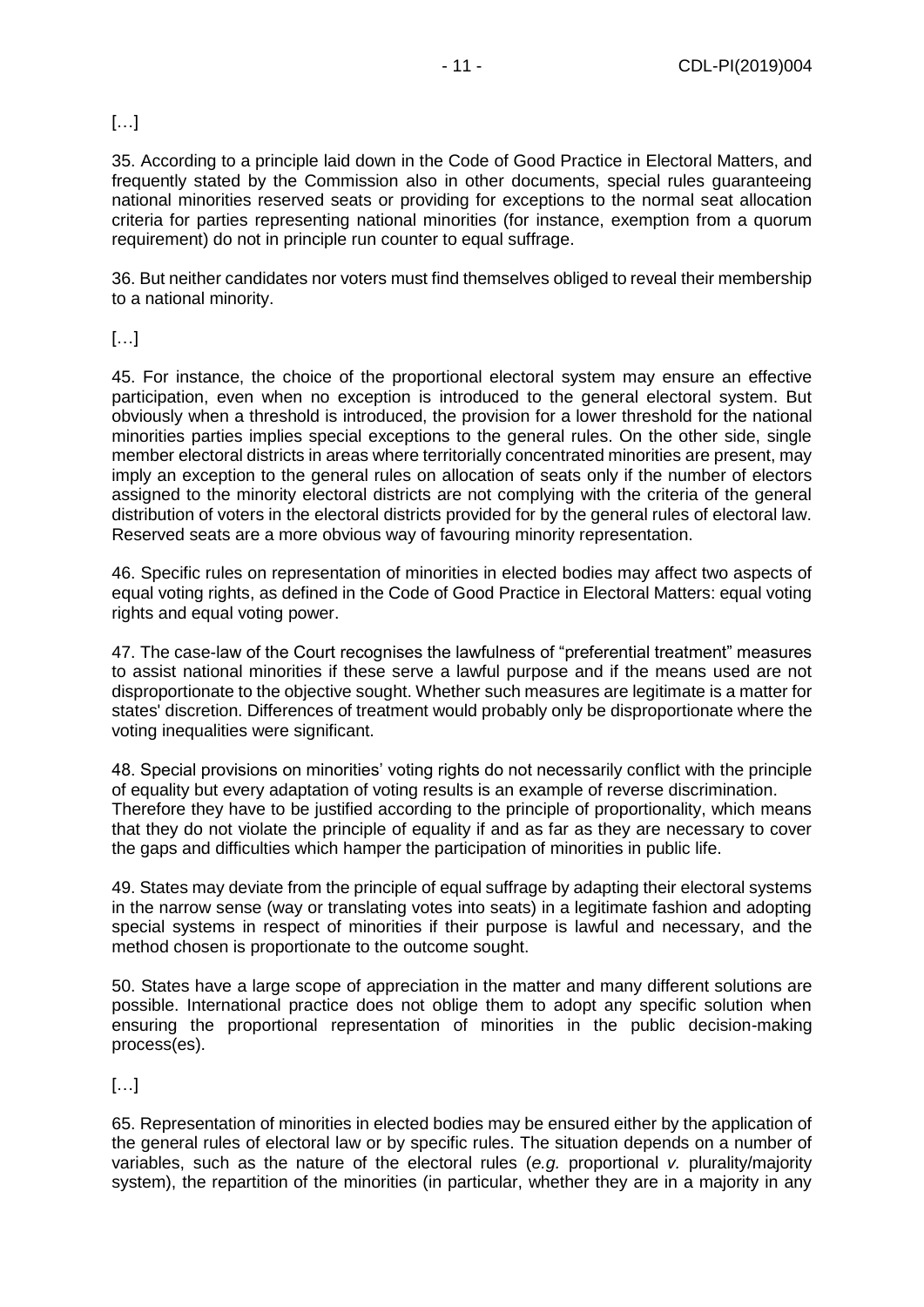part of the territory) and the degree of integration, in practice, of minorities in the political system.

66. The long-term interests of minorities and of societies as a whole are in principle better served by representation under the "ordinary electoral system" which guarantees equal rights to citizens, irrespective of the group to which they are initially affiliated. However, this does not exclude specific measures of a transitional nature when needed in order to ensure proper representation of minorities. These solutions include *inter alia* exceptions to rules on the threshold, reserved seats and overrepresentation of districts in which the minority is in a majority.

# […]

71. On the basis of the previous developments, the Commission concludes that dual voting is an exceptional measure, which has to be within the framework of the Constitution, and may be admitted if it respects the principle of proportionality under its various aspects. This implies that it can only be justified if:

- it is impossible to reach the aim pursued through other less restrictive measures which do not infringe upon equal voting rights;

- it has a transitional character;

- it concerns only a small minority.

#### *[CDL-AD\(2008\)013](https://www.venice.coe.int/webforms/documents/?pdf=CDL-AD(2008)013-e) - Report on Dual Voting for Persons belonging to National Minorities*

## *More generally, see [CDL-AD\(2008\)013](https://www.venice.coe.int/webforms/documents/?pdf=CDL-AD(2008)013-e) in its entirety.*

183. Alternatively, or additionally, there are sometimes provisions for reserved seats that are separately allocated to national minorities (e.g. in Albania, Bosnia and Herzegovina, Croatia, Kosovo, Montenegro, Slovenia, Romania). However, the notion of setting aside seats reserved for minorities is debatable (CG/BUR (11) 74). While reserved seats might be a shortterm mechanism to secure the representation of minorities in a transitional period, in the long term the interest of the minorities and the country itself might be better served by representation through the "ordinary" electoral system (see for discussion the Parliamentary Assembly's report on the 2002 parliamentary elections in Montenegro; Doc 9621 Addendum IV). Furthermore, with reserved seats, there is always the problem of deciding which minorities should be entitled to have such seats and who legitimately represents the respective minority in national or local parliaments (see for example [CDL-AD\(2004\)040\)](https://www.venice.coe.int/webforms/documents/?pdf=CDL-AD(2004)040-e).

## *[CDL-AD\(2006\)018](https://www.venice.coe.int/webforms/documents/?pdf=CDL-AD(2006)018-e) - Report on electoral law and electoral administration in Europe*

56. Article 15 of the Council of Europe's Framework Convention for Protection of National Minorities states that "parties shall create the conditions necessary for the effective participation of persons belonging to national minorities in cultural, social and economic life and in public affairs, in particular those affecting them.

57. The affirmative action in the sphere of electoral rules is one of the ways to establish effective participation of persons belonging to national minorities. The Venice Commission Code of Good Practice in Electoral Matters provides some basic principles for developing electoral affirmative action rules in accordance with European electoral heritage, such as: Parties representing national minorities, guaranteed reserved seats for members of national minorities, electoral thresholds should not affect the chances of national minorities to be represented, electoral districts (their number, the size and form, the magnitude) may be designed with the purpose to enhance the minorities' participation in the decision-making processes.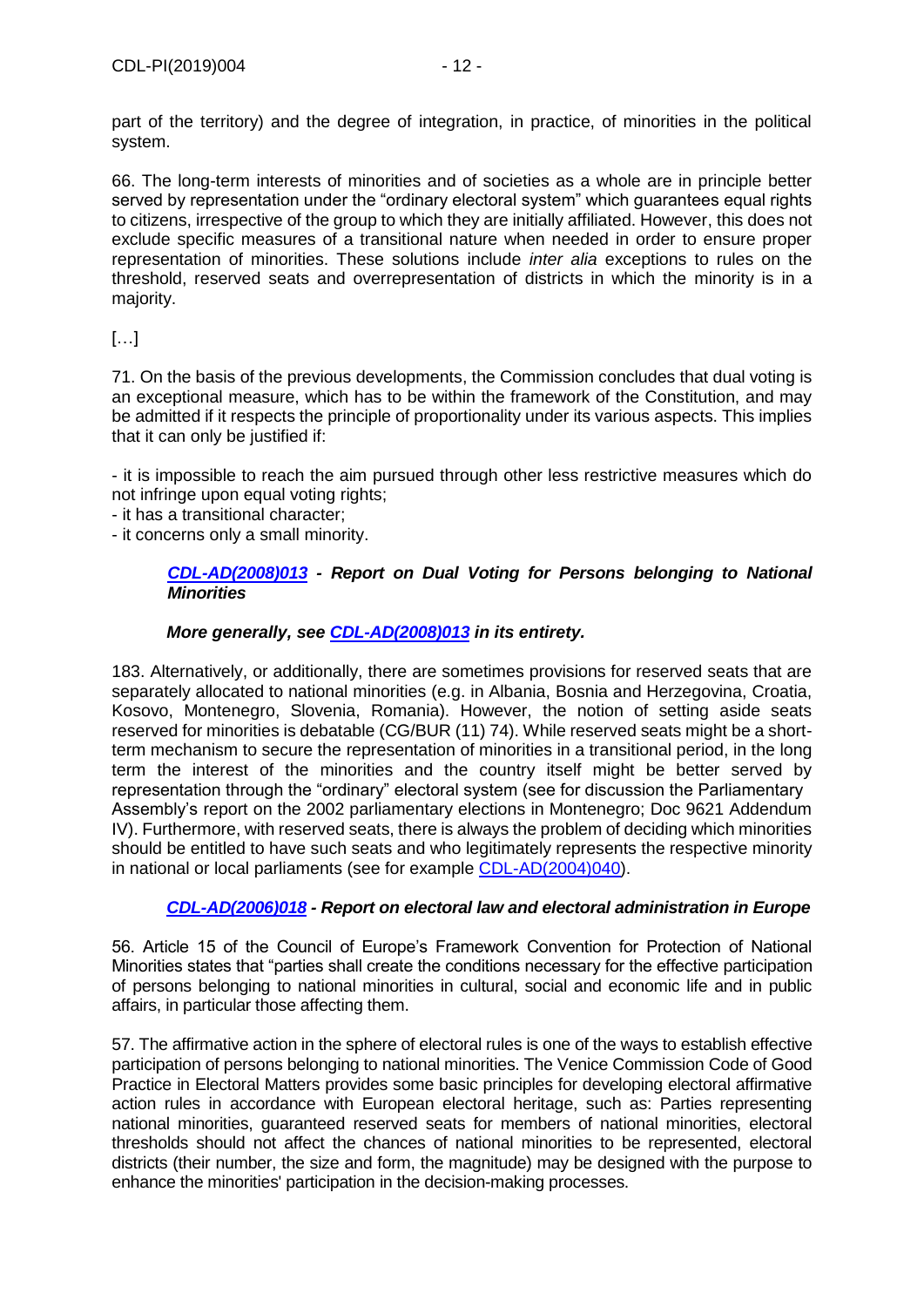58. Also, the possession of dual or multiple nationality should be no obstacle for exercising voting rights in both countries. This approach is completely consistent with Article 17, para. 1 of the European Convention on Nationality, which stipulates that those citizens enjoy the same rights and duties on the territory of the country where they live as the other citizens in that country.

## *[CDL-AD\(2005\)011](https://www.venice.coe.int/webforms/documents/?pdf=CDL-AD(2005)011-e) - Report on the abolition of restrictions on the right to vote in general elections*

6. The affirmative action in the sphere of electoral rules opens other relevant legal issues. This again proves the controversial nature of affirmative action in general. Yet, its rationale is strong and on the basis of it countries will develop a wide diversity of mechanisms in accordance with their historical and legal traditions, and the political system. In that direction the Venice Commissions' Code of good practice in electoral matters provides some of the basic principles for developing electoral affirmative action rules in accordance with the Europe's electoral heritage. Among them we will emphasise here the following principles:

- a. Parties representing national minorities must be permitted. Yet the participation of national minorities in political parties is not and shall not be restricted to the so-called ethnic based parties.
- b. Special rules guaranteeing national minorities reserved seats or providing for exceptions to the normal seat allocation criteria for parties representing national minorities (for instance, exemption from a quorum requirement) do not in principle run counter to equal suffrage.
- c. Neither candidates nor voters must find themselves obliged to reveal their membership of a national minority.

d. Electoral thresholds should not affect the chances of national minorities to be represented.

e. Electoral districts (their number, the size and form, the magnitude) may be designed with the purpose to enhance the minorities' participation in the decision-making processes.

7. Affirmative action electoral rules, as the experience of the OSCE High Commissioner on National Minorities shows, are particularly productive when applied in local elections. Furthermore, in territories where national minorities represent a substantial part of the population, the delimitation of territorial entities (constituencies, municipalities), in such a way as to prevent dispersal of the members of a national minority, may favour the representation of minorities in the elected bodies, as underlined by Recommendation 43, on Territorial Autonomy and National Minorities, of the Congress of Local and Regional Authorities of the Council of Europe.

## *[CDL-AD\(2005\)009](https://www.venice.coe.int/webforms/documents/?pdf=CDL-AD(2005)009-e) - Report on Electoral Rules and Affirmative Action for National Minorities' Participation in decision-making process in European countries*

## I.2.4 Equality and national minorities

a. Parties representing national minorities must be permitted.

b. Special rules guaranteeing national minorities reserved seats or providing for exceptions to the normal seat allocation criteria for parties representing national minorities (for instance, exemption from a quorum requirement) do not in principle run counter to equal suffrage.

c. Neither candidates nor voters must find themselves obliged to reveal their membership of a national minority.

[…]

22. In accordance with the principles of international law, the electoral law must guarantee equality for persons belonging to national minorities, which includes prohibiting any discrimination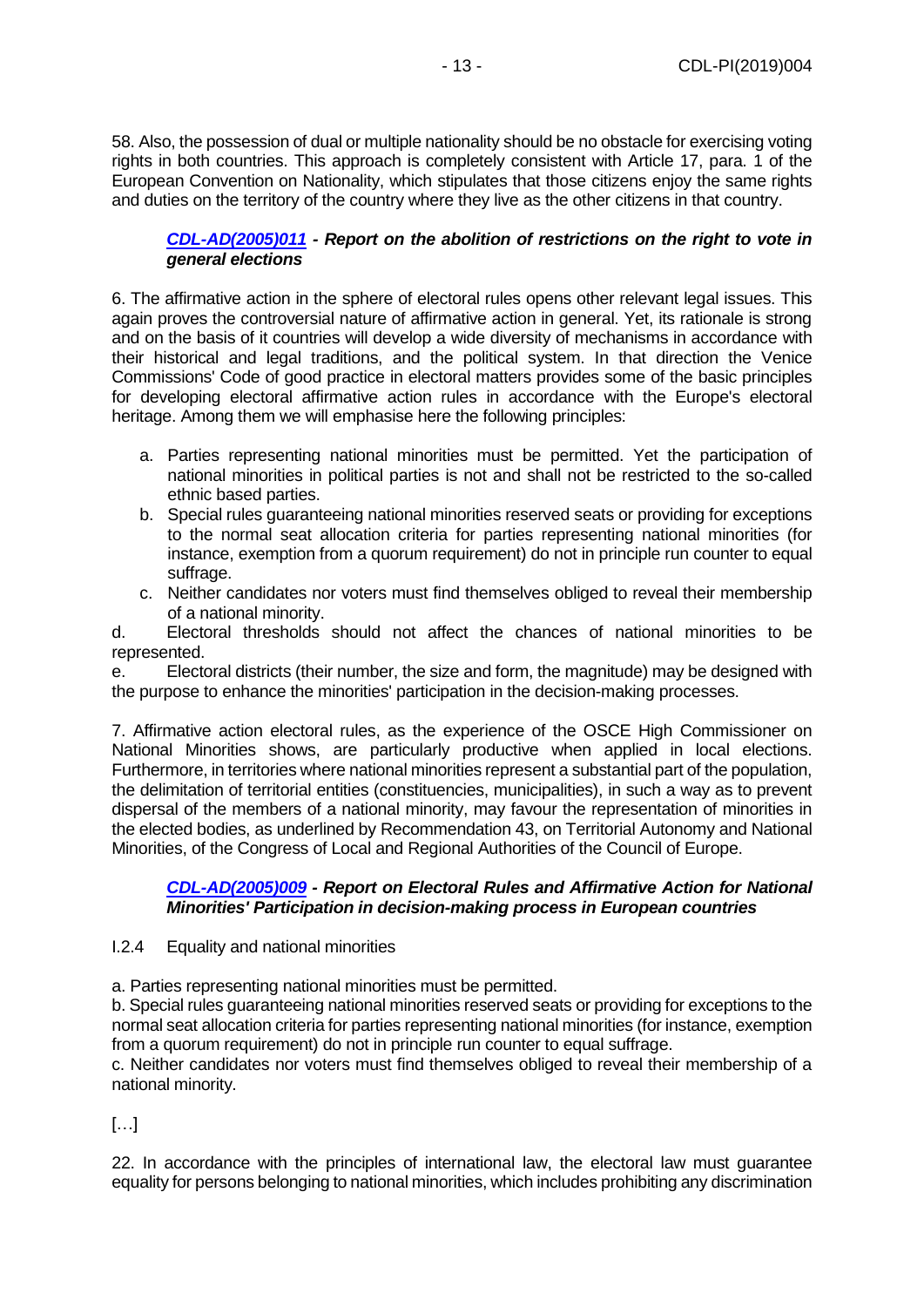against them. In particular, the national minorities must be allowed to set up political parties. Constituency delimitations and quorum regulations must not be such as to form an obstacle to the presence of persons belonging to minorities in the elected body.

23. Certain measures taken to ensure minimum representation for minorities either by reserving seats for them or by providing for exceptions to the normal rules on seat distribution, eg by waiving the quorum for the national minorities' parties do not infringe the principle of equality. It may also be foreseen that people belonging to national minorities have the right to vote for both general and national minority lists. However, neither candidates nor electors must be required to indicate their affiliation with any national minority.

#### *[CDL-AD\(2002\)023rev2-cor](https://www.venice.coe.int/webforms/documents/?pdf=CDL-AD(2002)023rev2-cor-e) – Code of Good Practice in Electoral Matters: Guidelines and Explanatory Report (Guideline I.2.4 and para. 22 and 23 of the Explanatory Report)*

# **Conclusion**

 $[\ldots]$ 

Nevertheless, the electoral system is not irrelevant to the participation of members of minorities in public life. On the one hand, certain states - but they are few in number - have specific rules designed to ensure such participation.

# […]

To sum up, the participation of members of national minorities in public life through elected office results not so much from the application of rules peculiar to the minorities, as from the implementation of general rules of electoral law, adjusted, if need be, to increase the chances of success of the candidates from such minorities.

# *[CDL-INF\(2000\)004](https://www.venice.coe.int/webforms/documents/?pdf=CDL-INF(2000)004-e) - Electoral law and national minorities*

*More generally, see [CDL-INF\(2000\)004](https://www.venice.coe.int/webforms/documents/?pdf=CDL-INF(2000)004-e) in its entirety.*

*See also [CDL-INF\(2000\)004](https://www.venice.coe.int/webforms/documents/?pdf=CDL-INF(2000)004-e) - Electoral law and national minorities*

# **2. Country-specific opinions**

<span id="page-13-0"></span>40. The draft introduces, for the first time in Armenia, the possibility for political parties to compete for minority seats. According to the latest census, in 2011, the four largest minority groups constituted between 0.1 per cent and 1.2 per cent of the population, or between 2,000 and 35,000 people. Each of the four groups is allocated one extra seat in the National Assembly. Including measures to promote representation of national minorities is in line with the Guidelines on Political Party Regulation, which encourage the introduction of special measures to ensure that national minorities have an equal opportunity to be elected and represented in parliament. The measures proposed are extensive considering the size of the groups affected by this provision. While the Venice Commission and the OSCE/ODIHR were informed by the authorities that there are historical reasons for such measures, it should be noted that such measures have not been reflected in prior electoral legislation in Armenia.

41. Articles 83.5 and 95.9 enable the national lists of each party or alliance to include a second part, with candidates of the four largest national minorities. This second part of the list has four sections, one for each group, and for each section the list shall include up to four candidates.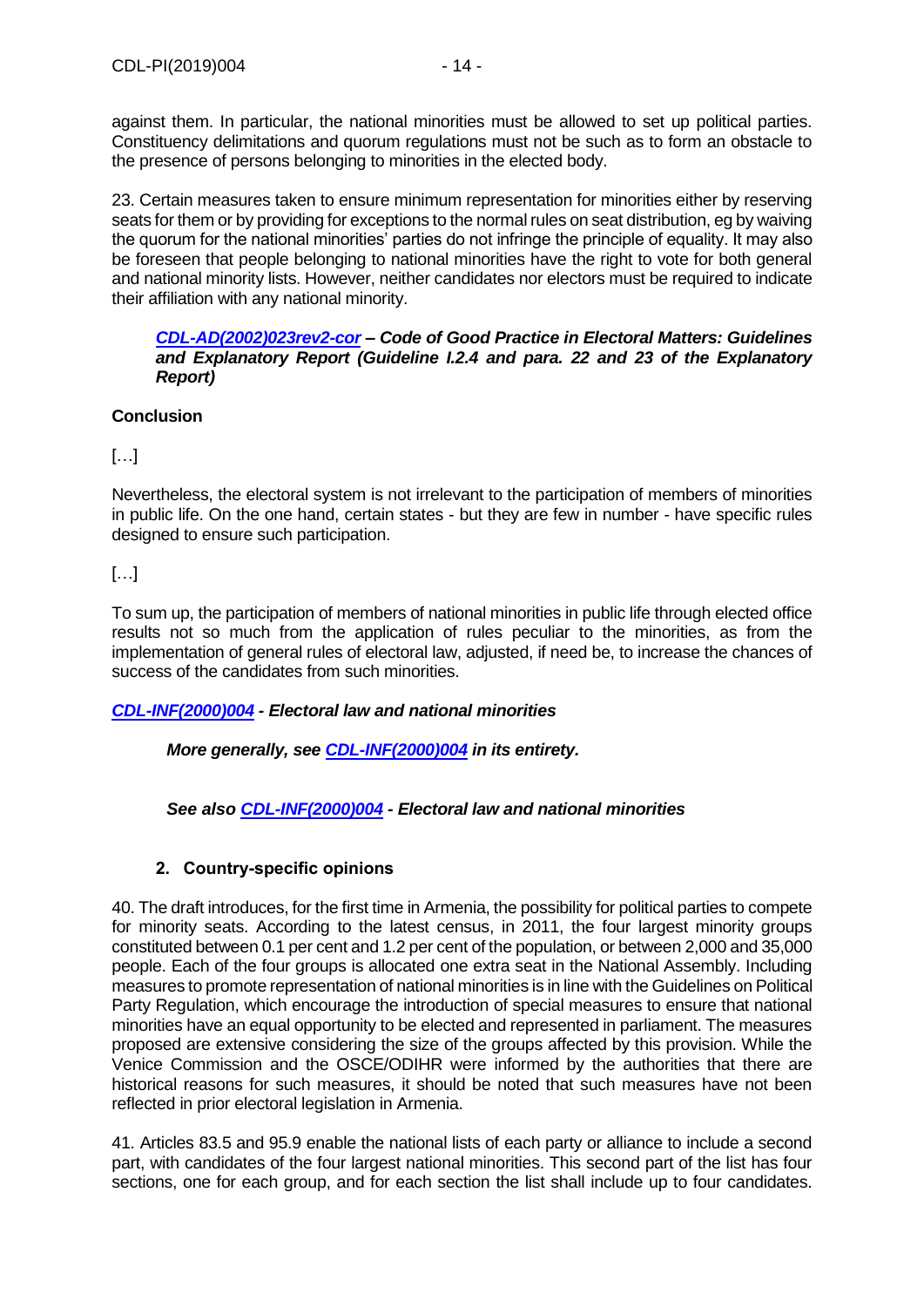With the smallest minority groups, it may be difficult for some parties to find qualified candidates. It is not mandatory for lists to have candidates for the minority groups, but if they have, they may have up to four for each group. Therefore, if there are no candidates of a certain group, it cannot be represented.

42. The candidates representing national minorities may be listed in part two of the national list, where their ethnicity is indicated. Article 95.9 states that the d'Hondt method will be used for the distribution of the four additional seats. According to Article 95.9 the mandate is passed on to the next party if the party does not have a minority candidate; according to Article 100.2, if a party has been awarded a minority seat and the party does not have a candidate from a minority which has not been filled yet, the seat remains vacant. This apparent contradiction seems to be a translation issue.

43. The arrangement of extra seats for national minorities may change the political balance among the parties. Having minority representatives taken within the seats won by the parties and filled from the ordinary candidate lists could be considered.

#### *[CDL-AD\(2016\)019](https://www.venice.coe.int/webforms/documents/?pdf=CDL-AD(2016)019-e) Armenia – Joint Opinion on the draft electoral code as of 18 April 2016*

26. A problem with the mandate allocation rules is that the measures to facilitate the representation of women and persons belonging to national minorities are secondary and may never be implemented. It is possible that, after the three special mandates (leader and two favoured candidates) and open list mandates are allocated, there may be few mandates remaining to allocate to women and persons belonging to national minorities. The distribution of mandates to parties in the 2010 parliamentary elections was 28, 26, 25, 23, and 18. Thus, it is a possible scenario for a political party to win 20 mandates overall. After allocation of the three special mandates, there would be no mandates remaining for women, persons belonging to national minorities, and youth if two candidates in each electoral constituency crossed the 10 per cent open list threshold, as the remaining 17 mandates would be distributed under the open list preference voting rules. Open list preference voting, combined with the use of nine separate electoral constituencies, will not enhance the election of persons belonging to national minorities and is not an effective measure for enhancing the participation of women. The goals stated in Article 86, regulating registration of candidate lists, is hindered by reserving three special mandates for the political party apparatus and possibly open list voting. The Venice Commission and OSCE/ODIHR recommend that Articles 56, 60, 86, and 90 be revised as the parliamentary electoral system established by these articles violates the principle of equal suffrage by giving special treatment to three chosen members of a political party and the system does not facilitate the representation of women and persons belonging to national minorities.

## *[CDL-AD\(2014\)019](https://www.venice.coe.int/webforms/documents/?pdf=CDL-AD(2014)019-e) - Joint Opinion on the draft Election Law of the Kyrgyz Republic*

47. According to Article 9(2) of the new Elections Act, nationality lists may be drawn up by nationality self-government, supported by at least one per cent of the voters registered with a maximum of 1,500 signatures from the nationality. The five per cent threshold is waived for such nationality lists but they are entitled to one seat only if they secure at least one fourth of the electoral Hare's quota. The national minorities that fails to win a mandate will still be entitled to a non-voting parliamentary spokesperson, who is the unsuccessful candidate ranked first on the nationality list.

48. This positive development in the new Elections Act follows up decisions of the Constitutional Court of Hungary which ruled that the general representation of national and ethnic minorities was not properly guaranteed, based on Article 68 of the 1949 constitution, due to a lack of implementation of the law that the Court had called upon parliament to enact.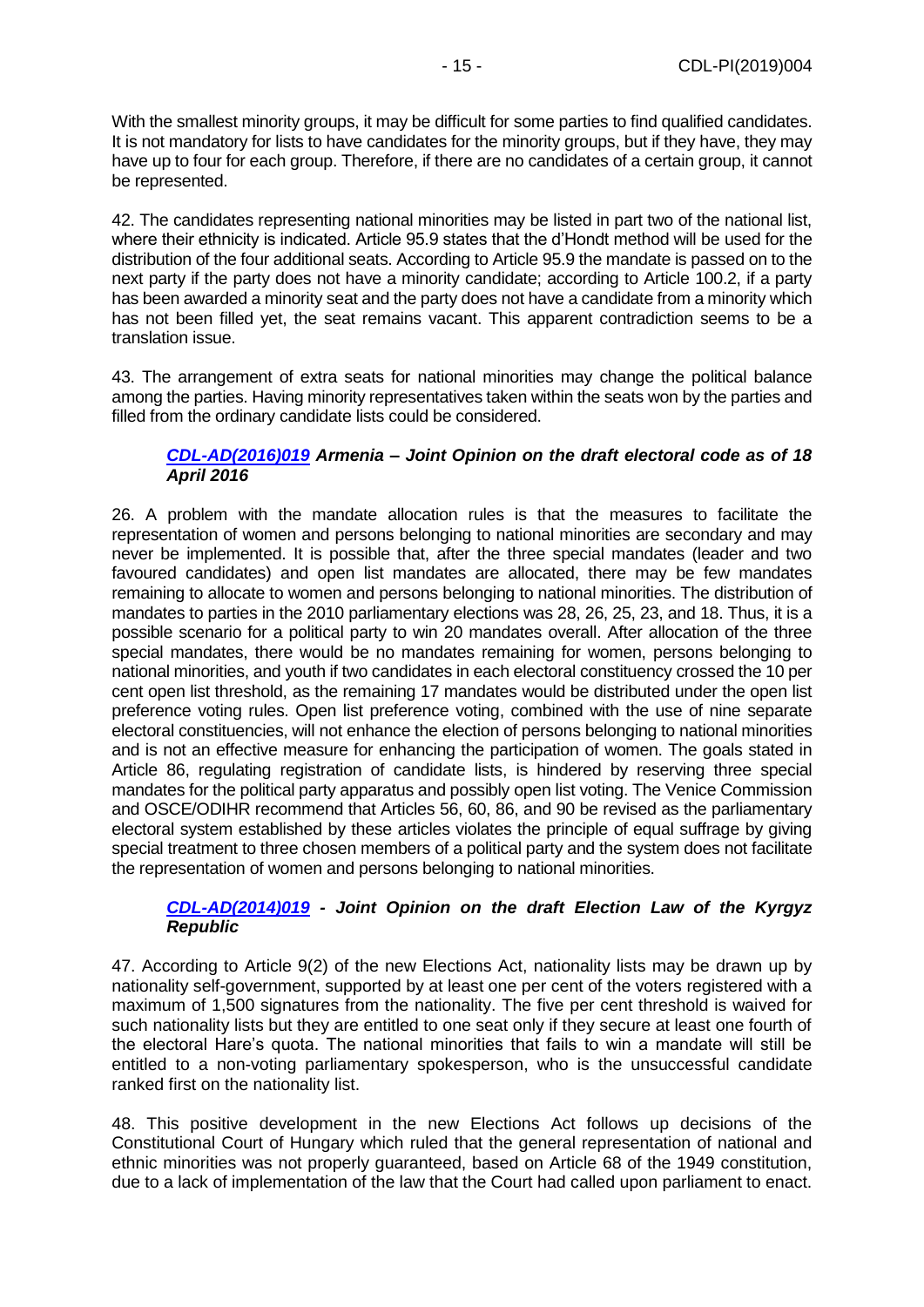The Venice Commission and the OSCE/ODIHR therefore welcome the introduction of such provisions aiming at favouring the participation of national minorities in parliament.

49. Article 12(2) of the new Election Act stipulates that voters registered in the electoral roll as minority voters may vote for a candidate in a single-mandate constituency and the list of their nationality or, in the absence thereof, for a party list. This provision limits the choice of minority voters in the proportional race on election day, especially when there is only one list competing for the vote of the respective minority. The choice of ballot is done when registering in the nationality register. Taking into consideration the requirement of prior registration as a nationality voter, the Venice Commission and the OSCE/ODIHR recommend that as voters have the right to choose between registering to vote for normal party lists or national minority lists, the law should allow such registration in a reasonably short timeframe before election day. This would ensure that all voters have sufficient information to make an informed choice. However, it would be preferable to give to the voters from national minorities the possibility of choice on election day between nationality lists and party lists.

## *[CDL-AD\(2012\)012](https://www.venice.coe.int/webforms/documents/?pdf=CDL-AD(2012)012-e) - Joint Opinion on the Act on the Elections of Members of Parliament of Hungary*

11. In the previous version of the draft law, a specific preferential treatment was reserved to "a minority national community participating in the total population to 2%"; in the current version of the draft law, this quantitative criterion has been substituted for "the minority national community of Croats". It is true that, according to the last census (2003), only the Croats had reached a percentage lower than 2 per cent (i.e. 1 per cent), so that they appear to be the only beneficiary of the specific preferential treatment. However, Venice Commission and OSCE/ODIHR are of the opinion that it would be preferable to maintain an objective, quantitative criterion in order not to stigmatise one specific group and, more importantly, not to create a possible basis for discrimination in the Constitution, should, in future censuses, the Croats reach a higher percentage or other minority groups reach lower percentages. Should the quantitative criterion be preferred, a reference to the census should also be added, as previously recommended.

12. Article 30 of the draft law maintains the preferential measure for minority candidates lists that the number of candidates must not be lower than one third (instead of two thirds) of the number of seats to be allocated. This measure is a positive development.

[…]

15. The system is as follows. If none of the lists of candidates of the same specific minority or minority national community reaches the general threshold of 3 per cent, but some of the lists individually gain no less than 0,7 per cent of the valid votes, the latter lists take part in the allocation of the seats *corresponding to a maximum of 3 per cent of the total number of valid votes*. It must be understood that this upper limit applies irrespectively of the actual sum of the votes individually obtained by the participating lists. Even if the total is of, say, 6 per cent, the "aggregated" list will only participate in the allocation corresponding to the 3 per cent upper limit. It would however be suitable to make the text of the law clearer on this point.

16. It is clearly stated that this right shall be exercised by candidate lists representing a specific (the same) minority nation or a specific (the same) minority national community "as specified in the election application, title of the list of candidates or constitutive act of the submitter of the list of candidates". This is a welcome clarification which had been specifically suggested by the Venice Commission and the OSCE/ODIHR.

[…]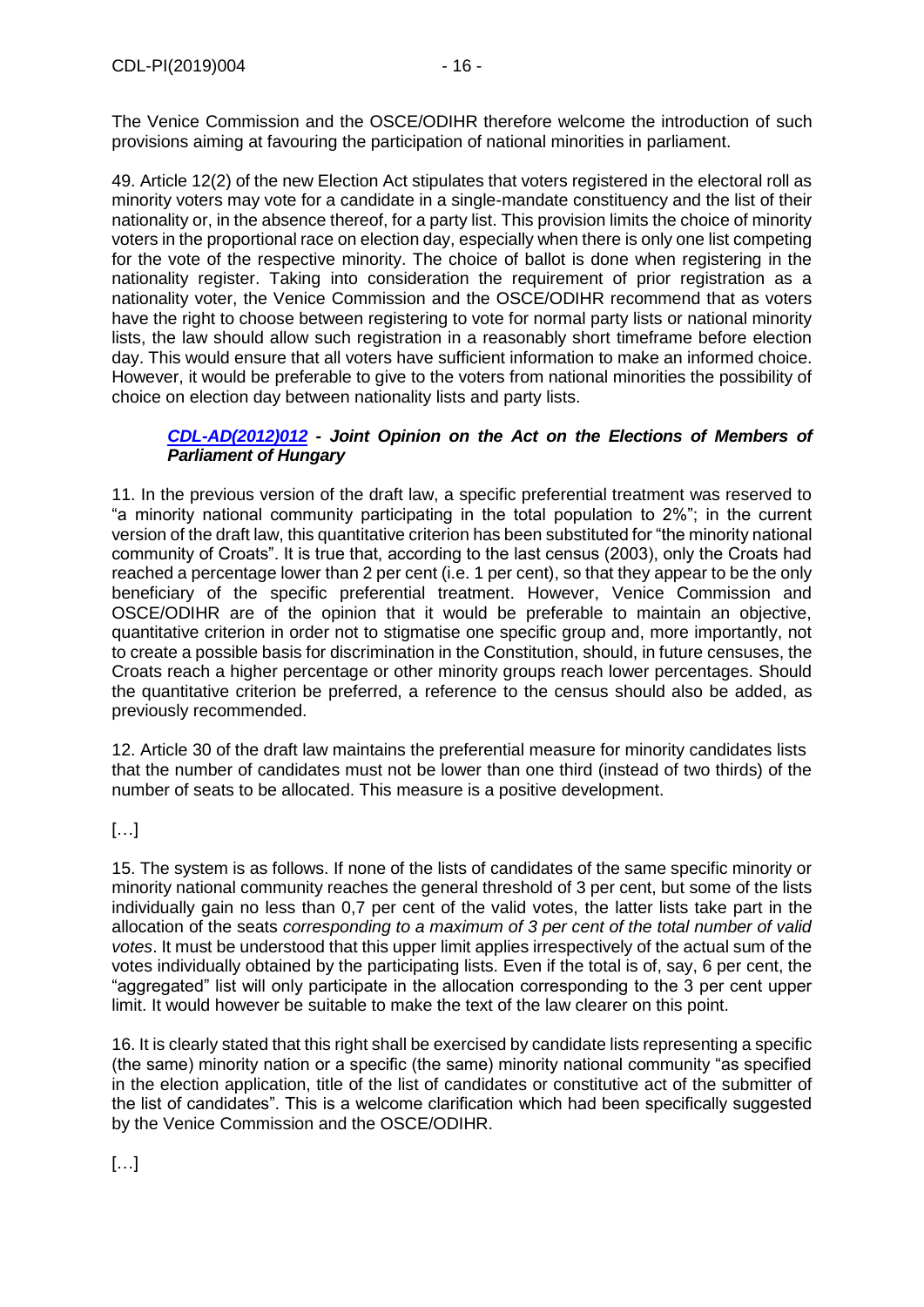55. Regarding the authentic representation of minorities, the use of a general model for all minority nations or other minority national communities without reserved seats is introduced by the draft law, with a lower quorum requirement which partially takes into account the actual population of minorities. This model is original and balanced, is in conformity with the Constitution and applicable international standards, and therefore deserves a positive assessment.

#### *[CDL-AD\(2011\)011](https://www.venice.coe.int/webforms/documents/?pdf=CDL-AD(2011)011-e) Joint opinion on the draft law on amendments to the law on election of councillors and members of Parliament of Montenegro*

51. Regarding the authentic representation of minorities, the use of a uniform model for all minority nations or other minority national communities without reserved seats is introduced by the Draft Law. The Code of Good Practice in Electoral Matters illustrates that special rules guaranteeing national minorities reserved seats or providing for exceptions to the normal seat allocation criteria for parties representing national minorities (for instance, exemption from a quorum requirement) do not in principle run counter to equal suffrage. However, guaranteeing reserved seats is not an indispensable way of affirmative action.

52. The Draft law operates with a lower quorum requirement in order to secure authentic representation of minorities. There is a debate among the political parties on the measure of the quorum. It is difficult to give an opinion on this issue in an abstract way. The actual size of minorities should be taken into account. All circumstances and the impact of the provision on the entire electoral system have to be balanced.

#### *[CDL-AD\(2010\)023](https://www.venice.coe.int/webforms/documents/?pdf=CDL-AD(2010)023-e) - Joint Opinion on the Draft Law on Amendments and Supplements to the Law on the Election of Councillors and Members of Parliament of Montenegro*

14. The amendments (Article 64) make a significant change in the election system for national minority candidates in local elections. Previously, the election system for local elections was a proportional representation system that required mandates to be allocated to candidates on lists in accordance with special rules to ensure that members of a national minority received a number of mandates corresponding to census population strength. The amendments raise concerns about equal suffrage and non-discrimination as they create separate electoral systems on the same ballot. One system is a proportional representation system for the general population of election contestants and the second system is a plurality or "first-pastthe postsystem" (FPTP) for national minority candidates. Under the proposed new Article 13.14 of the Election Law, a voter has one vote and chooses an election, either the PR election or FPTP election for national minorities, in which the voter will participate. The "weight" of vote and "equality" of suffrage depends on which election the voter opts for when the voter marks the ballot. This joint opinion does not provide a mathematical analysis of the potential consequences of the hybrid PR/FPTP two elections/one vote ballot system. However, in general, it can be seen that there may be some issues presented concerning equal suffrage and non-discrimination in the exercise of suffrage rights. It is *recommended* that there be careful consideration before this system is adopted and that potential adverse consequences, both mathematically and legally, are evaluated fully.

## *[CDL-AD\(2008\)012](https://www.venice.coe.int/webforms/documents/?pdf=CDL-AD(2008)012-e) - Joint opinion on amendments to the Election Law of Bosnia and Herzegovina*

82. As noted earlier, Article 81 of the Law on Parliamentary Elections creates an exception to the legal threshold for mandate allocation for "political parties of ethnic minorities and coalitions of political parties of ethnic minorities". These political parties and coalitions participate in the mandate allocation for members of Parliament even if they receive less than 5 per cent of the votes. Although Article 81 of the Law on Parliament Elections requires a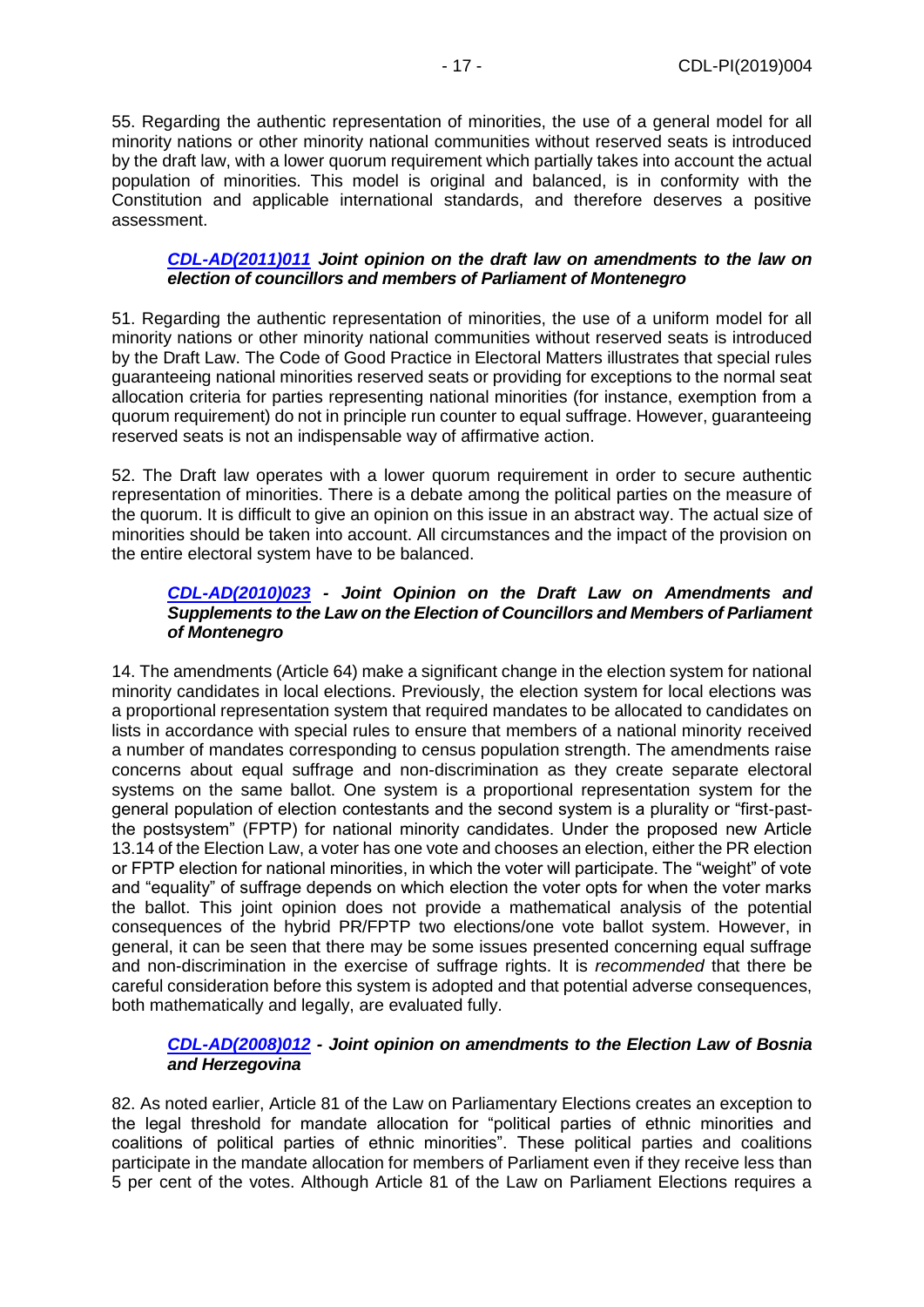definition of "political party of ethnic minority" in order to determine which political parties and coalitions under the legal threshold are entitled to participate in the allocation of mandates, the concept is a positive one that facilitates the representation of ethnic minorities. *The OSCE/ODIHR and the Venice Commission recommend that consideration be given to providing a similar provision in the Law on Local Elections.*

#### *[CDL-AD\(2006\)013](https://www.venice.coe.int/webforms/documents/?pdf=CDL-AD(2006)013-e) - Joint Recommendations on the Laws on Parliamentary, Presidential and Local Elections, and Electoral Administration in the Republic of Serbia*

46. In particular, the Venice Commission points out that conditions for participation in local elections should be attuned to the local situation and should not be subject to any condition related to representation at national level. For instance, an organisation of a certain national minority may be highly representative of that national minority in a certain county, even though it does not fulfil the requirement that the number of its members is equal to or more than 15 % of the total number of citizens who, at the latest census, have declared they belong to that minority, and even though it would not have at least 300 members in 15 counties of the country. The requirement concerned is even more striking since Article 44 of the Law does restrict the requirement of a certain measure of support to the constituency concerned.

47. The said unequal treatment also runs counter to the principle of proportional representation. In relation to national minorities a deviation from formal proportional representation may be justified to guarantee access of national minorities to representative bodies. The Code of Good Practice in Electoral Matters provides for this in Principle I.2.4 as follows: "*Special rules guaranteeing national minorities reserved seats or providing for exceptions to the normal seat allocation criteria for parties representing national minorities (…) do not in principle run counter to equal suffrage*". However, such a measure of "positive discrimination" should not have the effect that it favours one national minority or one group within a national minority to the disadvantage of one or more others to the extent that the latter are not able to effectuate their right to participation in public affairs.

[…]

8. There is no special guarantee in Article 7 or any other provision of the Law that national minorities will be allocated seats in the local representative bodies in proportion to their number in the constituency concerned. Such a guarantee is not required by international or European standards, but may be needed under certain circumstances in order to ensure effective participation in public affairs of the national minority concerned.

9. The presence of only one list for each minority in the political game could help this minority to be represented - proportionally - in the elected bodies. However, this does not justify restricting competition between lists of the same minority. In the free play of political forces, one can assume that both voters and candidates would think, and dispute, the consequences of their vote and its possible division between rival groupings. Even in the case that miscalculations may give rise to some unwished for result of loss in representation, the lesson derived from that experience is within the usual scope of the democratic process, where electorates also learn by mistake, and not through the supposed prescient limitation of their choices.

[…]

57. However, the provision of Article 7 is problematic. It strongly restricts the possibility of more than one grouping of persons belonging to a national minority to be represented in authorities at local level throughout the country. In practice, this principally affects the Hungarian minority. These restrictions do not appear justified. In particular, they are not justified by the necessity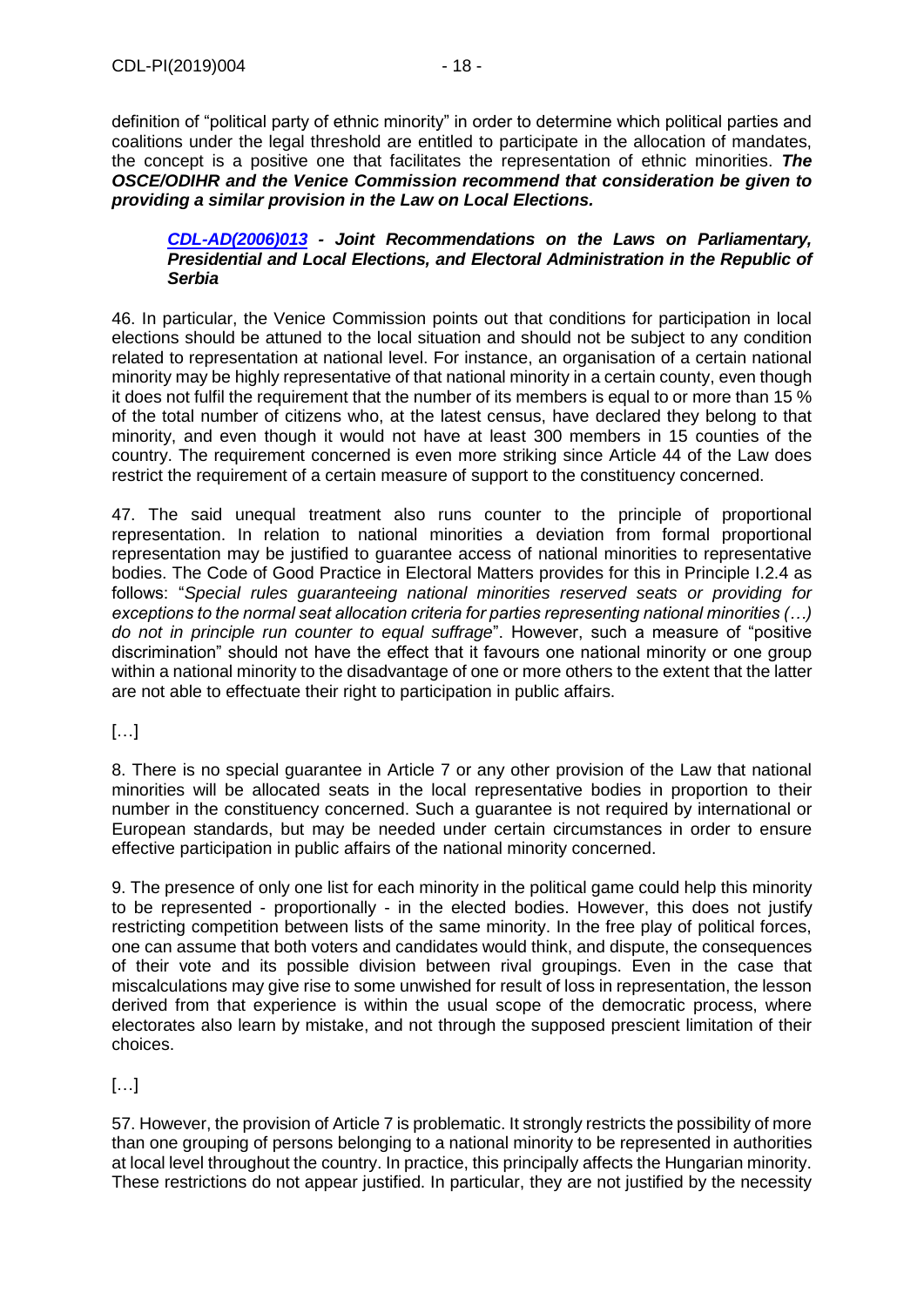of ensuring unity so as to preserve the electoral weight of a minority, inasmuch as one has to take for granted that electors know how to safeguard their minority interests. It has to be emphasised that these comments only concern local elections.

## *[CDL-AD\(2004\)040](https://www.venice.coe.int/webforms/documents/?pdf=CDL-AD(2004)040-e) - Opinion on the Law for the Election of Local Public Administration Authorities in Romania*

23. The system of proportional representation is sometimes criticised, in general terms, for encouraging the creation of parties along national or ethnic lines. Article 61 of the Law appears to try to compensate for this effect, at least to some extent, by providing that, "At the regular elections 2001, the proponents of slates shall, while compiling slates, acknowledge the principle of the adequate representation of the minority population, taking into account the local circumstances."

24. This provision is nevertheless unsatisfactory, for two reasons. First, it does not require parties to place minority candidates in positions where they have a reasonable chance of being elected under the system of blocked lists laid down by the Law. Article 11 paragraph 3 mentions only the obligation to pay heed to the principle of gender equality, but is silent on ethnic proportionality. Even those parties that might be seriously committed in presenting such proportional slates would not be able to guarantee any proportionality in the outcome, as the overall composition of the council is the result of the winning candidates of different party lists (and not different ethnic lists).

# […]

26. On a more general level, the manner of list voting (blocked or open) has been the subject of much discussion in all countries adopting new election laws. Different arguments favour each of those alternatives, and neither oversteps the bounds of democratic standards. The Croatian election law has adopted the method of voting for the party leader and does not allow preferential voting within the limits of the slate. This solution undoubtedly strengthens individual parties, especially the party leader, who has a decisive say in how the names of candidates are arranged on a slate. The order in which candidates are listed determines who gets elected; the electorate exerts a smaller influence on the concrete personal composition of a given representative body. However, for the reasons described above, this voting method presents the disadvantage that it may disrupt the principle of proportional representation of minorities. At the same time, though, it avoids possible strains due to internal campaigning such as nationality appeals between candidates on a given slate. It should be emphasised that legal solutions that are less likely to trigger conflicts should be promoted. Therefore, even if the possibility of voting for a given candidate would appear to constitute a better safeguard of minority rights, this is not always the rule. It therefore appears that the adopted solution may be the better one in Croatia's current situation.

#### *[CDL-AD\(2002\)003](https://www.venice.coe.int/webforms/documents/?pdf=CDL-AD(2002)003-e) - Consolidated Opinion on the Law on the Election of Members of the Representative Bodies of Local and Regional Self-Government Units of Croatia*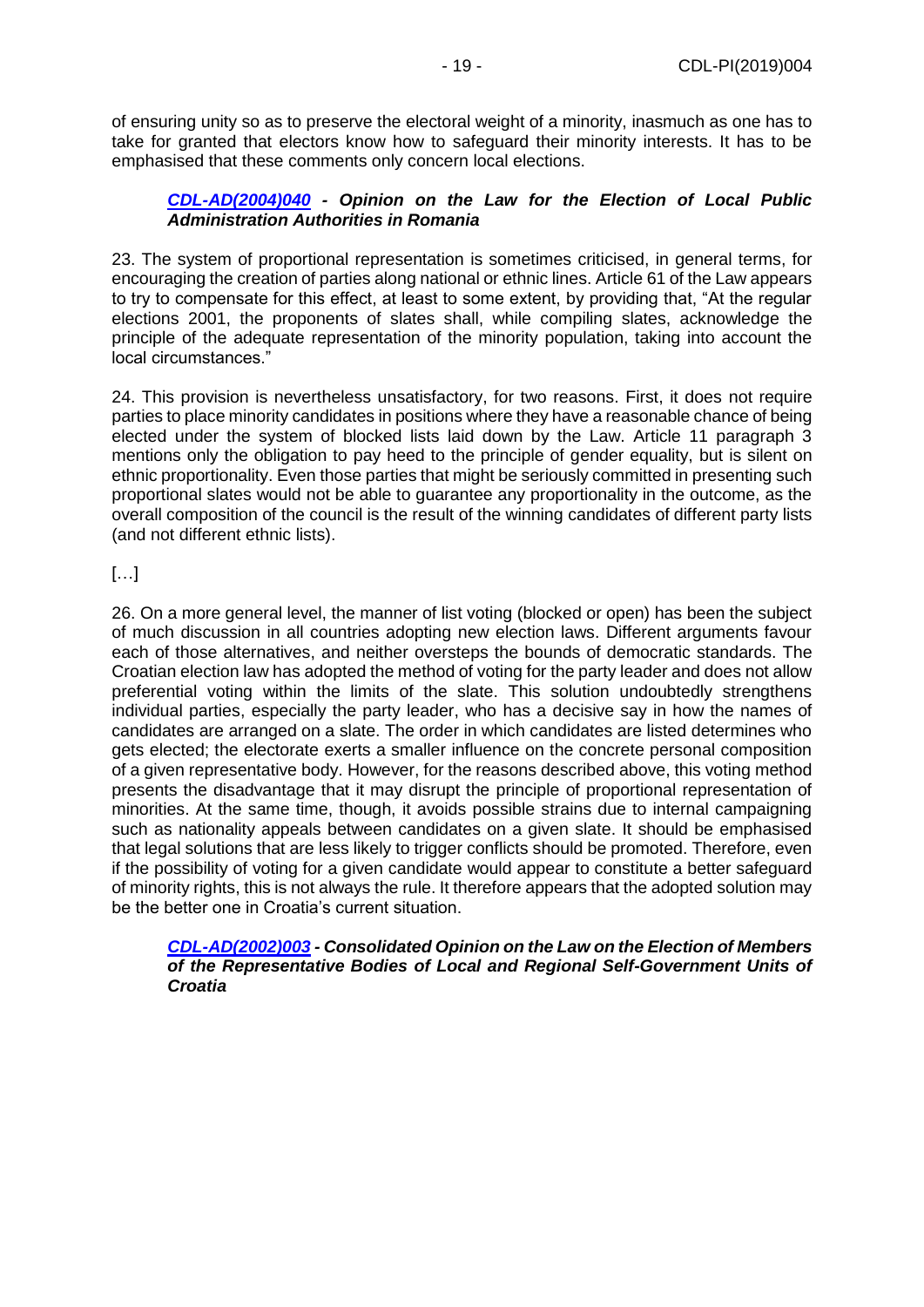# <span id="page-19-0"></span>**C. Delimitation of constituencies**

# <span id="page-19-1"></span>**1. General documents**

14. The process of drawing the electoral boundaries should not prejudice national minorities. For instance, dividing a geographically-concentrated minority among several electoral districts so that it constitutes a minority of the voters in every single electoral district (ethnic gerrymandering) should be prohibited, and can be considered as a violation of the principle of non-discrimination. Electoral boundaries may be delimited in a way that ensures the representation of concentrated minorities. However it is also important to avoid another danger namely drawing ethnic seats in such a way that it could lead to a form of electoral apartheid.

# *[CDL-AD\(2017\)034](https://www.venice.coe.int/webforms/documents/?pdf=CDL-AD(2017)034-e) - Report on Constituency Delineation and Seat Allocation*

42. Different arrangements of the electoral system may facilitate minority representation:

[…]

- delimitation of electoral districts should facilitate equitable representation (see the HCNM document, paragraph 15).

[…]

## *[CDL-AD\(2008\)013](https://www.venice.coe.int/webforms/documents/?pdf=CDL-AD(2008)013-e) - Report on Dual Voting for Persons belonging to National Minorities*

10. […] In that direction the Venice Commissions' Code of good practice in electoral matters provides some of the basic principles for developing electoral affirmative action rules in accordance with the Europe's electoral heritage. Among them we will emphasise here the following principles:

[…]

e. Electoral districts (their number, the size and form, the magnitude) may be designed with the purpose to enhance the minorities' participation in the decision-making processes.

11. Affirmative action electoral rules, as the experience of the OSCE High Commissioner on National Minorities shows, are particularly productive when applied in local elections. Furthermore, in territories where national minorities represent a substantial part of the population, the delimitation of territorial entities (constituencies, municipalities), in such a way as to prevent dispersal of the members of a national minority, may favour the representation of minorities in the elected bodies, as underlined by Recommendation 43, on Territorial Autonomy and National Minorities, of the Congress of Local and Regional Authorities of the Council of Europe.

## *[CDL-AD\(2005\)009](https://www.venice.coe.int/webforms/documents/?pdf=CDL-AD(2005)009-e) - Report on Electoral Rules and Affirmative Action for National Minorities' Participation in decision-making process in European countries*

22. In accordance with the principles of international law, the electoral law must guarantee equality for persons belonging to national minorities, which includes prohibiting any discrimination against them. In particular, the national minorities must be allowed to set up political parties. Constituency delimitations and quorum regulations must not be such as to form an obstacle to the presence of persons belonging to minorities in the elected body.

*[CDL-AD\(2002\)023rev2-cor](https://www.venice.coe.int/webforms/documents/?pdf=CDL-AD(2002)023rev2-cor-e) – Code of Good Practice in Electoral Matters: Guidelines and Explanatory Report (para. 22 of the Explanatory Report)*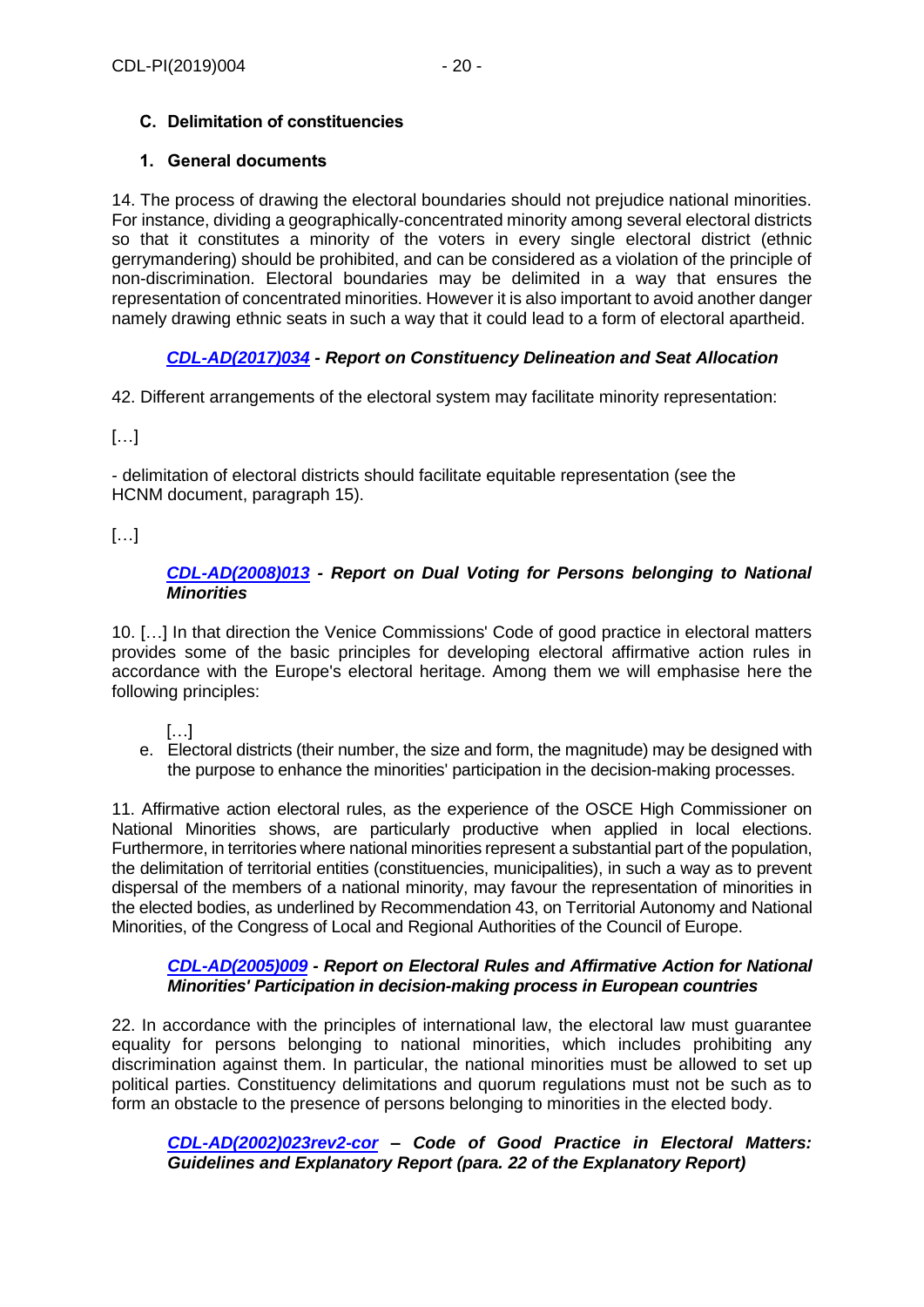## **Conclusion**

[...] as regards the presence of members of minorities in elected bodies, the following general remarks may be made.

[…]

- When a territory where a minority is in the majority is recognised as a constituency, this helps the minority to be represented in the elected bodies, especially if a majority system is applied. […]

## *[CDL-INF\(2000\)004](https://www.venice.coe.int/webforms/documents/?pdf=CDL-INF(2000)004-e) - Electoral law and national minorities*

## **2. Country-specific opinions**

<span id="page-20-0"></span>48. National minority representation is a recurrent topic in OSCE/ODIHR and Venice Commission joint opinions on the electoral system of the Republic of Moldova. These joint opinions have stressed the importance of taking into account sizable national minorities living on the territory of the Republic of Moldova. The 2014 Joint Opinion pointed out:

36. The choice of the electoral system – proportional representation, majoritarian or a mixed system – is not what dictates or determines minority inclusion or exclusion. However, the choice of system is not irrelevant to the participation of members of minorities in the electoral process. It is often considered that 'the more an electoral system is proportional, the greater the chances minorities have to be represented in the elected bodies and majoritarian systems are often seen as not appropriate. This is, however, only relative. Much depends on both the legal and the practical situation in a given state, nevertheless, the delimitation of electoral constituencies should facilitate equitable representation of the entire population and can be a tool to ensure the representation of national minorities.

[…]

49. The delimitation of boundaries can thus be of critical importance to the performance of the system in representing national minorities, limiting or enhancing their representation as a result. Among other measures, it is advisable that constituencies established in areas with concentrated minority population do not merge with other territorial units or parts of the country in order not to dilute the representation of minorities.

50. In the 2013 draft proposal to introduce a mixed electoral system, three constituencies were to be created in the Autonomous Territorial Unit of Gagauzia. While the 2014 Joint Opinion expressed some reservations as to the criteria for determining these three constituencies, the introduction of constituencies specific to Gagauzia was welcomed. The current draft proposal, however, does not prescribe any single-member constituencies specific to Gagauzia. As a consequence, the representation of the Gagauzian minority is dependent on the general rules of representation in the nationwide constituency or representation in uninominal constituencies according to the general criteria in Article 74 and subject to CEC decision. The effective representation of the Gagauz minority would therefore depend on the precise delimitation of constituencies; it is advisable to create contiguous constituencies that do not join parts of the Gagauz Autonomous Region with other parts of the territory.

51. Moreover, the representation that a sizable concentrated national minority may achieve in a single-member constituency may prove to be less than the representation that would be achieved under a proportional system, as majoritarian candidates may receive more votes than are necessary to win seats. This may also result in the compartmentalisation of national minorities or the emergence of tensions between communities. The Venice Commission and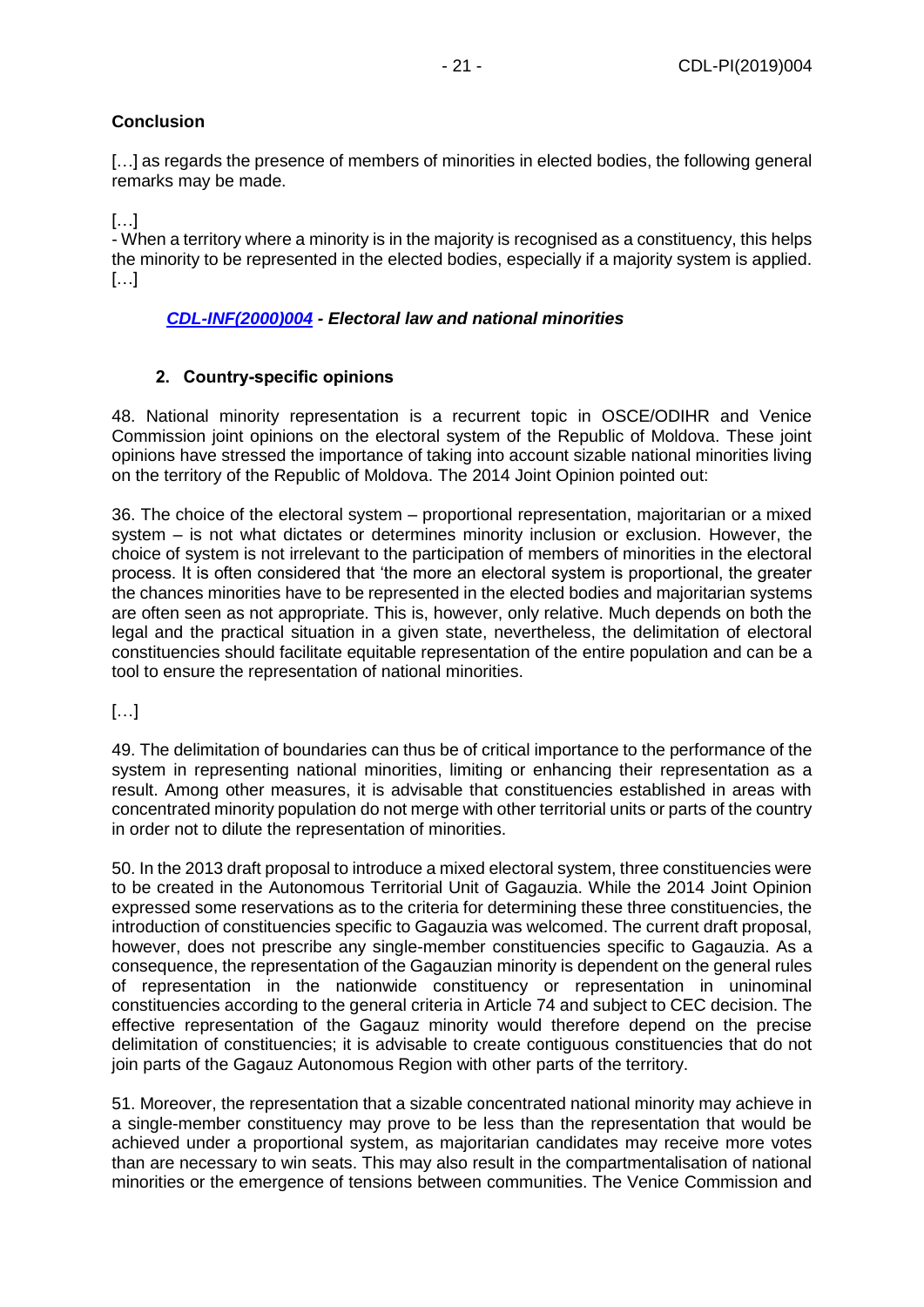the OSCE/ODIHR therefore recommend ensuring that no revision of the electoral legislation goes without proper consideration of national minorities' representation.

## *[CDL-AD\(2017\)012](https://www.venice.coe.int/webforms/documents/?pdf=CDL-AD(2017)012-e) Republic of Moldova – Joint Opinion on the draft laws on amending and completing certain legislative acts (electoral system for the election of the Parliament)*

26. Although it is not possible at this stage to establish any potential impact, the delimitation of single-mandate constituencies in areas with high concentrations of minority communities should ensure respect for the rights of national minorities. Boundaries should not be altered for the purpose of diluting or excluding minority representation.

## *[CDL-AD\(2016\)003](https://www.venice.coe.int/webforms/documents/?pdf=CDL-AD(2016)003-e) - Joint opinion on amendments to the Election Code of Georgia as of 8 January 2016*

30. The current Election Code stipulates one nationwide constituency, with a proportional distribution of seats. As stated in a previous joint opinion:

"Very few countries are electing the Parliament in one constituency only. In Europe the Netherlands represent a prominent exception. In most other countries there is a degree of geographical representation secured by elections held in a number of constituencies. If a country is rather uniform in terms of population or other relevant criteria, elections in one constituency may work well. It will then be up to the parties to secure the geographical representation when compiling their lists of candidates. However, when minorities are concentrated in certain areas, constituencies can be the most effective instruments for securing reasonable minority representation in the Parliament."

[…]

34. To avoid criticism on gerrymandering and to guarantee the necessary confidence in the Central Electoral Commission, the draft should provide for a transparent districting process, performed well in advance of the next parliamentary elections and be based on clear, publicly announced rules, taking into account the existing administrative divisions, and historical, geographical and demographic factors. In particular, the delimitation of single-mandate district boundaries in areas with high levels of minority settlements needs to ensure respect for the rights of national minorities, and electoral boundaries should not be altered for the purpose of diluting or excluding minority representation. […]

36. The choice of the electoral system – proportional representation, majoritarian or a mixed system – is not what dictates or determines minority inclusion or exclusion. However, the choice of system is not irrelevant to the participation of members of minorities in the electoral process. It is often considered that "the more an electoral system is proportional, the greater the chances minorities have to be represented in the elected bodies and majoritarian systems are often seen as not appropriate." This is, however, only relative. Much depends on both the legal and the practical situation in a given state, nevertheless, the delimitation of electoral constituencies should facilitate equitable representation of the entire population and can be a tool to ensure the representation of national minorities.

## *[CDL-AD\(2014\)003](https://www.venice.coe.int/webforms/documents/?pdf=CDL-AD(2014)003-e) - Joint Opinion on the draft Law amending the electoral legislation of Moldova*

19. It was noted in the OSCE/ODIHR final report on the 2012 parliamentary elections that the manner in which single-mandate districts were established negatively impacted the potential representation of some national minorities. The OSCE/ODIHR recommended respecting the rights of national minorities in the establishment of single-mandate districts as well as special mechanisms to promote national minority participation. Article 18.2.3 of the draft electoral law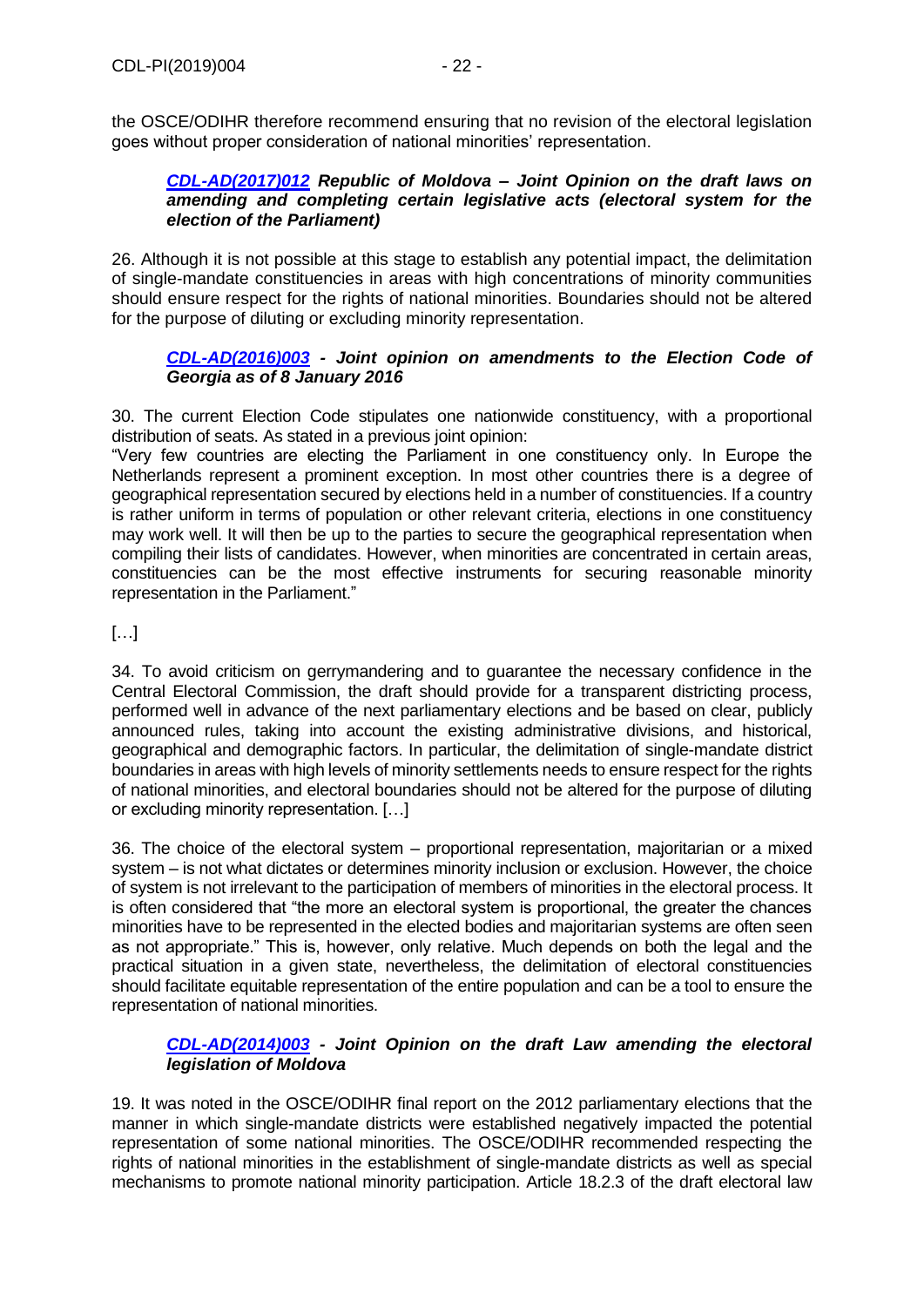states the boundaries of single-mandate districts "shall be defined with due account of the interests of the members of territorial communities and density of population at respective territory of the national minorities". There is no additional clarifying text for the implementation of this provision. It is not clear whether this provision only prohibits dilution of national minority voting strength through the division of national minority voting populations into separate districts or affirmatively requires the concentration of national minority voting populations in single-mandate districts. *The Venice Commission and the OSCE/ODIHR recommend that additional clarifying text, explaining exactly what is intended by the phrase "shall be defined with due account" and how the text is to be implemented, be included in Article 18 of the draft electoral law*.

#### *[CDL-AD\(2013\)016](https://www.venice.coe.int/webforms/documents/?pdf=CDL-AD(2013)016-e) - Joint Opinion on the Draft Amendments to the Laws on election of people's deputies and on the Central Election Commission and on the Draft Law on repeat elections of Ukraine*

12. In the Joint Opinion on the Electoral Code of Moldova [\(CDL-AD\(2006\)001,](https://www.venice.coe.int/webforms/documents/?pdf=CDL-AD(2006)001-e) para.17) OSCE/ODIHR and the Venice Commission underlined that:  $[...]$ 

13. Directly linked to this issue of national minorities and their representation, it has recommended to refer to the Venice Commission Opinion on the interpretation of Article 11 of Recommendation 1201 (1993) of the Parliamentary Assembly of the Council of Europe (CDL-INF(96)4), which underlines *inter alia* that it is:

*"necessary for States to take into account the presence of one or more minorities on their soil when dividing the territory into political or administrative subdivisions as well as into electoral constituencies."*

14. The same Joint Opinion also states that:

*"in the Moldovan context, where sizeable national minorities exist and some are regionally concentrated, an electoral system meeting the distinct objectives of ensuring further consolidation of the political system and permitting an adequate participation in public life of national minorities and mainstream interests at regional level could be considered, as previously recommended both by the OSCE/ODIHR and the Venice Commission."*

15. The Opinion suggested OSCE-ODIHR Guidelines to Assist National Minority Participation in the Electoral Process as a reference in this regard.

16. It would therefore be advisable to review the current situation whereby the whole of Moldova constitutes a single constituency, so as to ensure a closer link between voters and Members of Parliament, and to guarantee a better regional spread of Members of Parliament between the different parts of the country. In doing so, the need to find a suitable solution for the Transnistria issue in this context will need to be taken into consideration.

#### *[CDL-AD\(2007\)040](https://www.venice.coe.int/webforms/documents/?pdf=CDL-AD(2007)040-e) - Joint Opinion on the Electoral Code of Moldova as of March 27, 2007*

17. Very few countries are electing the Parliament in one constituency only. In Europe the Netherlands represent a prominent exception. In most other countries there is a degree of geographical representation secured by elections held in a number of constituencies. If a country is rather uniform in terms of population or other relevant criteria, elections in one constituency may work well. It will then be up to the parties to secure the geographical representation when compiling their lists of candidates. However, when minorities are concentrated in certain areas, constituencies can be the most effective instruments for securing reasonable minority representation in the Parliament. […]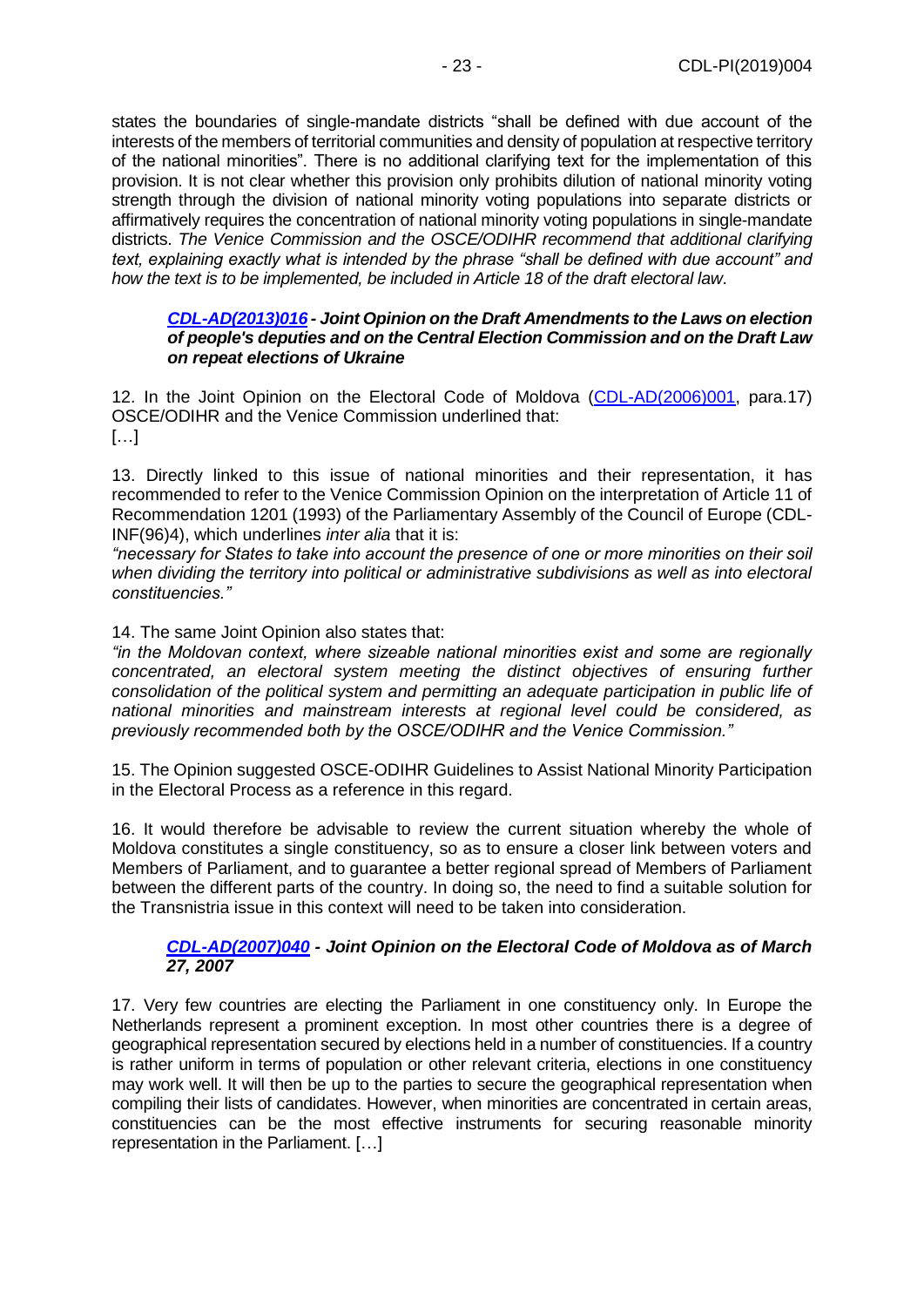17. By changing the single constituency into a system of local constituencies, geographically concentrated minorities such as the Gagauz would have a fair chance to be represented, even with representatives from a variety of parties/political directions. With such a change, a voter from a concentrated minority would not be forced to choose an ethnically based party to be represented by a person of his/her own ethnic group, but would be able to combine ethnicity and regular political directions in the vote. The individual voter could therefore determine the importance of such ethnic considerations for his/her vote.

#### *[CDL-AD\(2003\)001](https://www.venice.coe.int/webforms/documents/?pdf=CDL-AD(2003)001-e) - Opinion on the Election Law of the Republic of Moldova (see also para. 17-24)*

#### <span id="page-23-0"></span>**III. Reference documents**

[CDL-AD\(2017\)034](https://www.venice.coe.int/webforms/documents/?pdf=CDL-AD(2017)034-e) - Report on Constituency Delineation and Seat Allocation, adopted by the Council for Democratic Elections at its 60th meeting (Venice, 7 December 2017) and by the Venice Commission at its 113th Plenary Session (Venice, 8-9 December 2017)

[CDL-AD\(2017\)012](https://www.venice.coe.int/webforms/documents/?pdf=CDL-AD(2017)012-e) - Republic of Moldova - Joint opinion on the draft laws on amending and completing certain legislative acts (electoral system for the election of the Parliament), adopted by the Council for Democratic Elections at its 59th meeting (Venice, 15 June 2017) and by the Venice Commission at its 111th Plenary Session (Venice, 16-17 June 2017)

[CDL-AD\(2016\)019](https://www.venice.coe.int/webforms/documents/?pdf=CDL-AD(2016)019-e) - Armenia - Joint Opinion on the draft electoral code as of 18 April 2016, endorsed by the Council of Democratic Elections at its 55th meeting (Venice, 9 June 2016) and by the Venice Commission at its 107th Plenary session (Venice, 10-11 June 2016)

[CDL-AD\(2016\)003](https://www.venice.coe.int/webforms/documents/?pdf=CDL-AD(2016)003-e) - Joint opinion on amendments to the Election Code of Georgia as of 8 January 2016, adopted by the Council for Democratic Elections at its 54th meeting, Venice, 10 March 2016 and by the Venice Commission at its 106th plenary session, Venice, 11 March 2016

[CDL-AD\(2015\)020](https://www.venice.coe.int/webforms/documents/?pdf=CDL-AD(2015)020-e) - Report on the method of nomination of candidates within political parties, adopted by the Council for Democratic Elections at its 51th meeting (Venice, 18 June 2015) and by the Venice Commission at its 103rd Plenary Session (Venice, 19-20 June 2015)

[CDL-AD\(2014\)019](https://www.venice.coe.int/webforms/documents/?pdf=CDL-AD(2014)019-e) - Joint Opinion the Venice Commission and OSCE Office for Democratic Institutions and Human Rights (OSCE/ODIHR) on the draft Election Law of the Kyrgyz Republic, adopted by the Council for Democratic Elections at its 48th meeting (Venice, 12 June 2014) and by the Venice Commission at its 99th plenary session (Venice, 13-14 June 2014)

[CDL-AD\(2014\)003](https://www.venice.coe.int/webforms/documents/?pdf=CDL-AD(2014)003-e) - Joint Opinion on the draft Law amending the electoral legislation of Moldova, adopted by the Council for Democratic Elections at its 47th meeting (Venice, 20 March 2014) and by the Venice Commission at its 98th plenary session (Venice, 21-22 March 2014)

[CDL-AD\(2013\)016](https://www.venice.coe.int/webforms/documents/?pdf=CDL-AD(2013)016-e) - Joint Opinion on the Draft Amendments to the Laws on election of people's deputies and on the Central Election Commission and on the Draft Law on repeat elections of Ukraine, adopted by the Council for Democratic Elections at its 45th meeting (Venice, 13 June 2013) and by the Venice Commission at its 95th Plenary Session (Venice, 14-15 June 2013)

[CDL-AD\(2012\)012](https://www.venice.coe.int/webforms/documents/?pdf=CDL-AD(2012)012-e) - Joint Opinion on the Act on the Elections of Members of Parliament of Hungary, adopted by the Council for Democratic Elections at its 41st meeting ( Venice, 14 June 2012) and the Venice Commission at its 91st Plenary Session (Venice, 15-16 June 2012)

[CDL-AD\(2011\)011](https://www.venice.coe.int/webforms/documents/?pdf=CDL-AD(2011)011-e) - Joint opinion on the draft law on amendments to the law on election of councillors and members of Parliament of Montenegro, endorsed by the Council for Democratic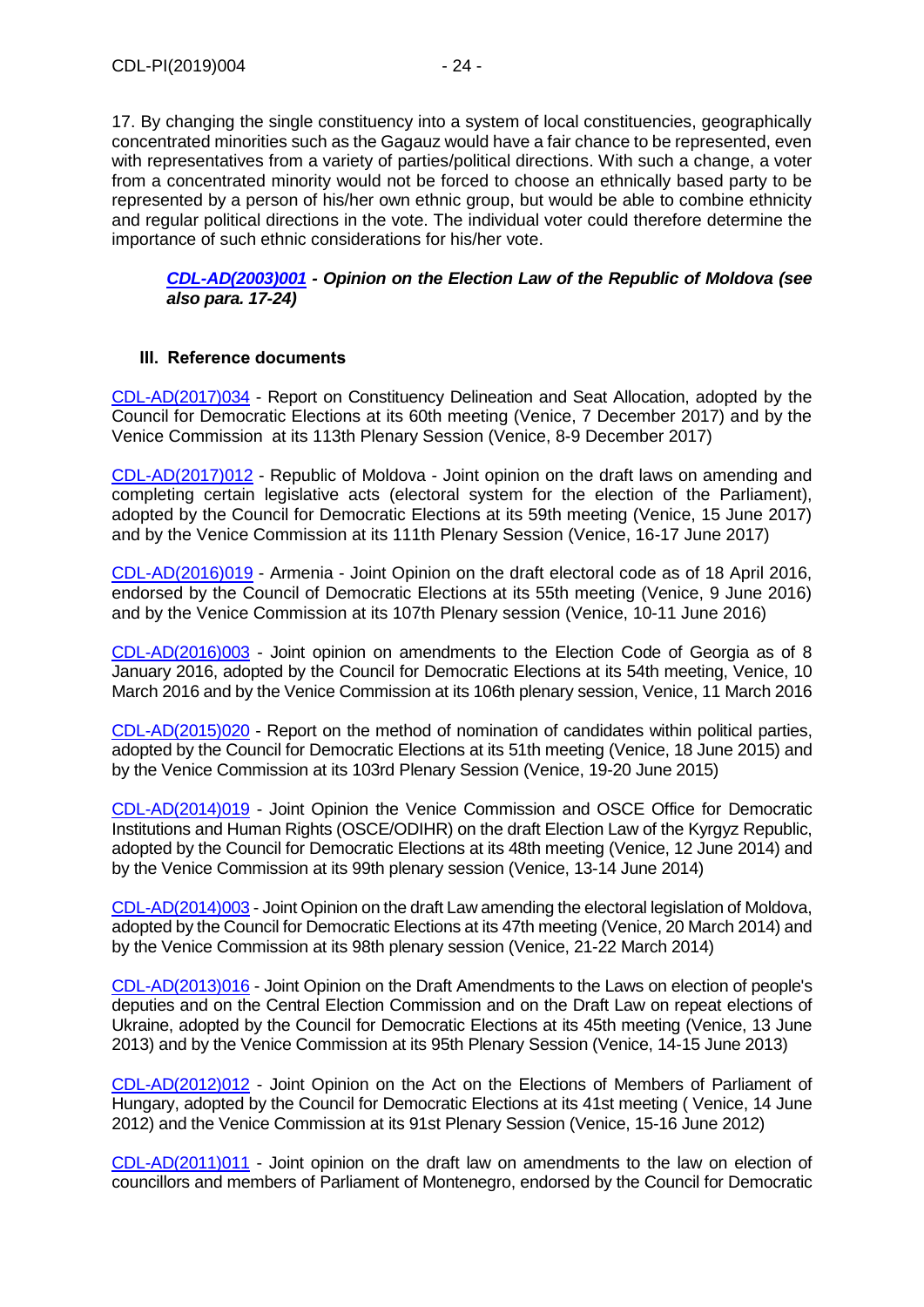Elections at its 37th meeting (Venice, 16 June 2011) and by the Venice Commission at its 87th plenary session (Venice, 17-18 June 2011)

[CDL-AD\(2010\)023](https://www.venice.coe.int/webforms/documents/?pdf=CDL-AD(2010)023-e) - Joint Opinion on the Draft Law on Amendments and Supplements to the Law on the Election of Councillors and Members of Parliament of Montenegro as amended through July 2006, adopted by the Council for Democratic Elections at its 33rd meeting (Venice, 3 June 2010) and by the Venice Commission at its 83rd Plenary Session (Venice, 4 June 2010)

[CDL-AD\(2008\)013](https://www.venice.coe.int/webforms/documents/?pdf=CDL-AD(2008)013-e) - Report on Dual Voting for Persons belonging to National Minorities, adopted by the Council for Democratic Elections at its 25th meeting (Venice, 12 June 2008) and the Venice Commission at its 75th plenary session (Venice, 13-14 June 2008)

[CDL-AD\(2008\)012](https://www.venice.coe.int/webforms/documents/?pdf=CDL-AD(2008)012-e) - Joint opinion on amendments to the Election Law of Bosnia and Herzegovina by the Venice Commission and OSCE/ODIHR, adopted by the Council for Democratic Elections at its 24th Meeting (Venice, 15 March 2008) and by the Venice Commission at its 75th Plenary Session (Venice, 13-14 June 2008)

[CDL-AD\(2007\)040](https://www.venice.coe.int/webforms/documents/?pdf=CDL-AD(2007)040-e) - Joint Opinion on the Electoral Code of Moldova as of March 27, 2007 by the Venice Commission and the OSCE Office for Democratic Institutions and Human Rights (OSCE/ODIHR), adopted by the Council for Democratic Elections at its 23rd meeting (Venice, 13 December 2007) and the Venice Commission at its 73rd plenary session (Venice, 14-15 December 2007)

[CDL-AD\(2006\)018](https://www.venice.coe.int/webforms/documents/?pdf=CDL-AD(2006)018-e) - Report on Electoral Law and Electoral Administration in Europe -Synthesis study on recurrent challenges and problematic issues, adopted by the Council for Democratic Elections at its 17th meeting (Venice, 8-9 June 2006) and the Venice Commission at its 67th plenary session (Venice, 9-10 June 2006)

[CDL-AD\(2006\)013](https://www.venice.coe.int/webforms/documents/?pdf=CDL-AD(2006)013-e) - Joint Recommendations on the Laws on Parliamentary, Presidential and Local Elections, and Electoral Administration in the Republic of Serbia by the Venice Commission and OSCE/ODIHR, adopted by the Venice Commission at its 66th Plenary Session (Venice, 17- 18 March 2006)

[CDL-AD\(2006\)001](https://www.venice.coe.int/webforms/documents/?pdf=CDL-AD(2006)001-e) - Joint Opinion on the Electoral Code of Moldova as amended on 22 July, 4 and 17 November 2005, adopted by the Council for Democratic Elections at its 15th meeting (Venice, 15 December 2005) and the Venice Commission at its 66th plenary session (Venice, 17-18 March 2006)

[CDL-AD\(2005\)011](https://www.venice.coe.int/webforms/documents/?pdf=CDL-AD(2005)011-e) - Report on the abolition of restrictions on the right to vote in general elections, endorsed by the Venice Commission at its 61st Plenary Session (Venice, 3-4 December 2004)

[CDL-AD\(2005\)009](https://www.venice.coe.int/webforms/documents/?pdf=CDL-AD(2005)009-e) - Report on Electoral Rules and Affirmative Action for National Minorities' Participation in decision-making process in European countries, adopted by the Council for Democratic Elections at its 12th meeting (Venice, 10 March 2005) and the Venice Commission at its 62th Plenary Session (Venice, 11-12 March 2005)

[CDL-AD\(2004\)040](https://www.venice.coe.int/webforms/documents/?pdf=CDL-AD(2004)040-e) - Opinion on the Law for the Election of Local Public Administration Authorities in Romania, adopted by the Council for Democratic Elections at its 11th meeting (Venice, 2 December 2004) and the Venice Commission at its 61st plenary session (Venice, 3-4 December 2004)

[CDL-AD\(2003\)001](https://www.venice.coe.int/webforms/documents/?pdf=CDL-AD(2003)001-e) *-* Opinion on the Election Law of the Republic of Moldova, adopted by the Venice Commission at its 53rd Plenary Meeting (Venice, 13-14 December 2002)